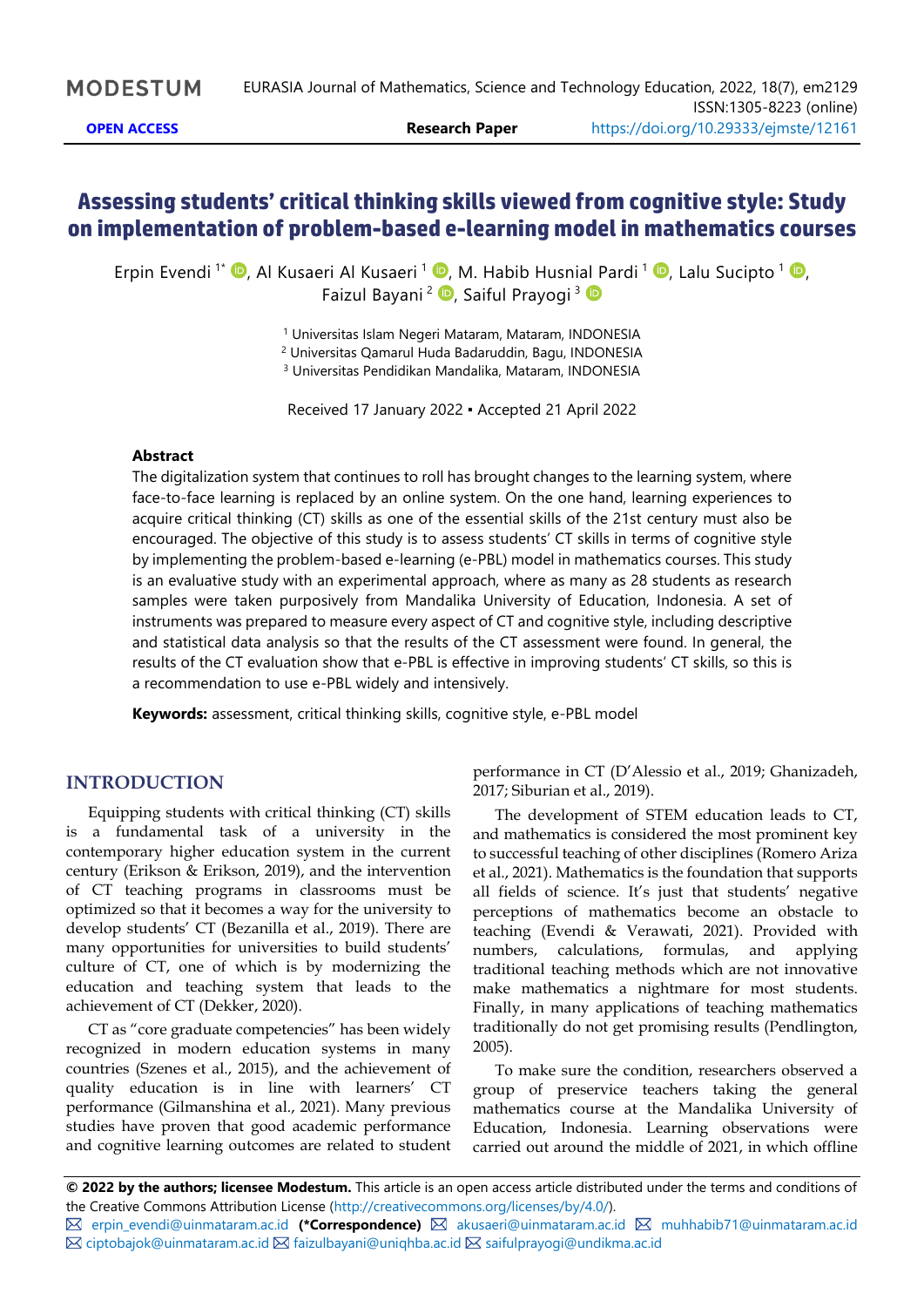## **Contribution to the literature**

- Critical thinking (CT) in the modern education system is considered a "core graduate competency" and is one of the most important skills in the 21st century.
- For the purpose of improving CT, affective and innovative learning models need to be implemented, one of which is the problem-based learning (PBL) model which is presented online (e-PBL).
- Students' CT skills viewed from cognitive style are assessed as a result of the implementation of the e-PBL model.

learning have been implemented in Indonesia. The observation findings showed that the traditional expository teaching was conducted. Preservice mathematic teachers solve mathematical problems by applying the knowledge presented by lecturers. Furthermore, researchers discussed these cases with the teaching staff. Qualitatively, the obtained information showed that learners had low participation or activeness and motivation to learn. The authentic problem-solving abilities were also a problem. The touch of getting used to mathematical reasoning in authentic situations was less emphasized. The findings of this observation are in accordance with the report of Moreno-Guerrero et al. (2020) that traditional expository teaching in mathematics showed the number of students who were motivated in a class was 6.6%, a good participation rate in the teaching materials content being taught was 4.9%, good learning outcomes performance (realization of content in problem-solving actions) was 11.5 %, and a good perception of the pedagogical action qualifications by teachers was 14.8%.

The focus of teaching mathematics, in general, is on background knowledge about the topic (encouraging learners to know). With knowledge, learners are required to find solutions to the existing problems (learners' encouragement to do). Between these two goals, the most important component of the way they solve mathematical problems is deep understanding (Dolapcioglu & Doganay, 2020). Deep understanding can only develop along with the development of CT (Peter, 2012). Interpretation of deep understanding of mathematical knowledge involves a number of learning experiences, including; skills of making comparisons, finding solutions and evaluating supporting evidence, offering new ways to attain solutions (Dolapcioglu & Doganay, 2020). The learning experience is a subcomponent of what is known as CT (Elder & Paul, 2012; Ennis, 2011).

CT is an intellectual process within cognitive dimensions in actively reasoning. In essence, it is a reasoning process (Elder & Paul, 2012). In the definition widely, CT is identified as "reasonable and reflective thinking, which is focused on deciding what to believe or do" (Ennis, 2018). On the one hand, the foremost hope in all types of instructional mathematics is thinking and reasoning skills (Animasaun & Abegunrin, 2017). In the framework of the National Council of Teachers of Mathematics (NCTM) explicitly states reasoning as the foundation of teaching mathematics because it is not enough for learners to know and remember facts only. The development of CT skills is absolutely necessary for learners to have good mathematics achievement (NCTM, 2000). Mathematical reasoning, according to NCTM (2000), involves drawing logical conclusions based on evidence. This conception is the same as the concept of CT in the perspective of other experts (e.g., Dewey, 1933; Elder & Paul, 2012; Ennis, 2018). Their CT standards contain some detailed indicators, but what is a strong dimension of each CT indicator, according to experts, is skills to analyze, inference, evaluate, and make decisions. In this current study, these indicators of measuring CT skills were applied.

The focus of reasoning becomes important in teaching mathematics in the classroom, and bringing this focus depends on; the selection of tasks and learning experiences that are valuable to develop reasoning including a supportive classroom environment, managing learning effective discourse, and conducting assessments to monitor learners' reasoning progress (NCTM, 2000). Maulyda (2020) in her book "*Mathematics learning paradigm based on NCTM*" states that every learning process (LP) needs to be evaluated which aims to measure the success level of the LP carried out and the goals achieved. The evaluation should be able to meet the criteria for each stage as well as the indicators enacted as part of a reflection of the learning success conducted (Maulyda, 2020). Finally, the progress of learners' reasoning or CT can be identified by assessing them.

In the context of this study, researchers see an urgent need for CT to become an aspect or dimension of thinking emphasized in learning mathematics. First, mathematics teaching is generally focused on mastering the content or topic being studied (content knowledge) and mathematical problem-solving skills using content knowledge (Dolapcioglu & Doganay, 2020). For this reason, CT skills are needed as cognitive bridging to understand and solve problems in mathematics. The forms of CT encouragement in mathematical problem solving have been explored. This involves the process of building mathematical arguments (Ayalon Hershkowitz, 2018; Wood et al., 2006) and evaluating evidence (Dogruer & Akyuz, 2020). Second, until now, the achievement of mathematics learning competencies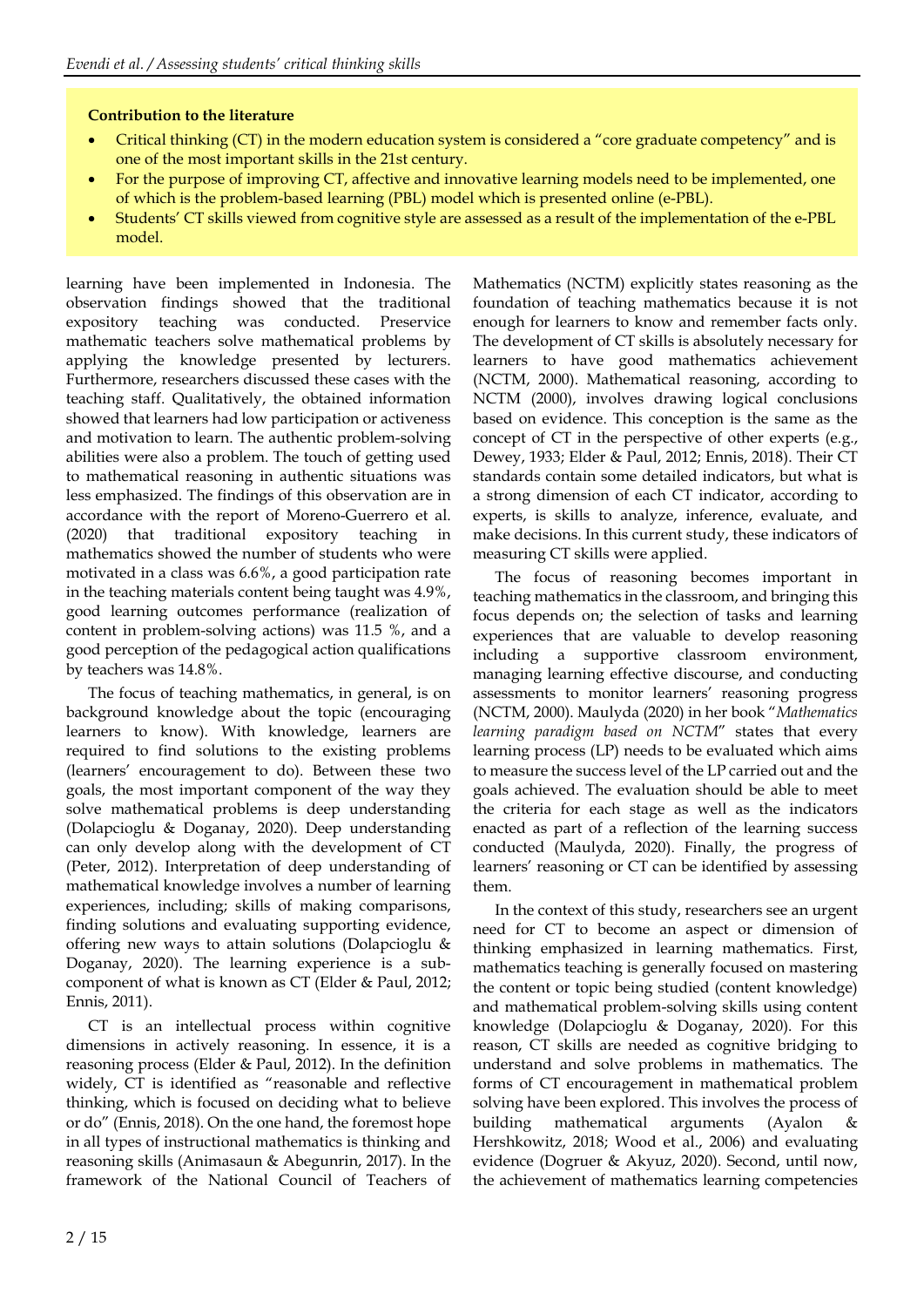is still a challenge (MacDonald, 2020), especially how mathematics learning is directed for the purpose of CT (Romero Ariza et al., 2021). Previous studies have shown that there is a significant and interrelated relationship between CT and learners' academic achievement (Guner & Gokce, 2021), so that the role of lecturers is increasingly vital in building and training learners' CT skills. Innovative learning modes are needed as an intervention that is considered the most effective for lecturers in training learners' CT.

In the current research context, previous studies have extensively implemented multiple learning modes for the achievement of mathematics learning competencies, especially for CT, starting from models, approaches, strategies, teaching techniques, and others. This is in line with what was stated by Pendlington (2005) that the use of effective learning strategies needs to be implemented if lecturers want to make progress in teaching mathematics. One of the innovative learning models that have the potential to train students' CT is the problembased learning (PBL) model (LaForce et al., 2017; Savery, 2006). Through presenting problems, students can create new knowledge products (Hung, 2011), improve their understanding of concepts, and positively affect their long-term knowledge retention (Li & Tsai, 2017). This pedagogy also has an impact on students' better mathematical reasoning performance (Wirkala & Kuhn, 2011). Exploratory processes in problem-solving help train students' CT (Calkins et al., 2020).

Along with the digitalization system that continues to grow rapidly, interest in the internet and virtual learning has brought changes to the learning system, where face-to-face learning is replaced by an online learning system (e-learning) (Palvia et al., 2018). This is also the impact of COVID-19 that has hit people in all parts of the world, which forces learning to be carried out using an e-learning system (Muliadi et al., 2021). We see this as a very good opportunity to conduct the PBL model towards virtual learning. In the context of this study, it is called problem-based e-learning (e-PBL). In its implementation, e-PBL still adheres to the principles; based on contextual, constructive, and collaborative problems, only teaching with the PBL model is carried out using an online system. Long before massive online learning was implemented, PBL had been tried to be conducted using a blended learning format and was found to be effective in its implementation in accordance with the principles in PBL (de Jong et al., 2017).

In the context of the current study, researchers apply the e-PBL model in mathematics lectures and assess students' CT skills in terms of cognitive style, in our best knowledge, this has never been done. The study of assessment of students' CT skills on the implementation of the e-PBL model is emphasized in the context of the assessment it can be an adequate guide to direct the improvement of learning performance (Zaqiah et al., 2018). For the purpose of CT, the context of cognitive

style is an important aspect that must be considered. A learner's success in CT depends on his cognitive style (Verawati et al., 2020). Cognitive style is identified with the ways in which individuals process information and affect their thinking performance (Viator et al., 2020).

Cognitive style is reported to have an impact on individual performance in learning (strengthening or weakening) (Arifin et al., 2020; Armstrong et al., 2012). Ways of processing information with a good level of consistency are identified with cognitive style. It starts from understanding information, organizing and processing information, and then reproducing information (Rayner & Cools, 2011). Previous studies have reported that cognitive style is related to information processing, and both are predictors of individual commitment to planning (George et al., 2018). Cognitive style in cognitive psychology terminology, its implications are expanded as a preference for performance information (Kroll, 2014) and decision making (Nutt, 2006). Processing information to make correct decisions is the goal of CT. Therefore, cognitive style has a correlation to CT (Susandi et al., 2019).

Cognitive styles are divided into field-dependent (FD) and field-independent (FI), both of which differ in ways of processing information (Witkin & Goodenough, 1981). A study by Altun & Cakan (2006) revealed that individuals with FD cognitive style were better at remembering social information, stories, conversations, and social problems, but on the contrary for individuals with FI cognitive style. Learning social and environmental aspects is more interesting for FD individuals, while analytical learning about science is a favorite for FI individuals (Pithers, 2002). This is like the results of a study by Witkin et al. (1977) that FD learners relatively have an interest in learning domains that do not emphasize cognitive restructuring skills, but FI learners do the opposite. FI learners were found to perform better on formal operations tasks when compared to FD learners (Witkin & Goodenough, 1981). Finally, researchers generally identify FD individuals as social learners and FI individuals as independent learners. But whatever it is, both types of cognitive styles are important for the acquisition of CT and of course, with appropriate teaching interventions to support it. The study of the learners' cognitive style can assist lecturers in adjusting learning methods to achieve the expected goals (Onyekuru, 2015).

## **Research Problem**

The trend of using mobile technology among students and along with the digitalization system that continues to roll, interest in the internet and virtual learning has brought changes to the learning system, where face-to-face learning is replaced by an online system. On the one hand, learning experiences to acquire CT skills as one of the essential skills of the 21st century must also be encouraged. We see this as a challenge as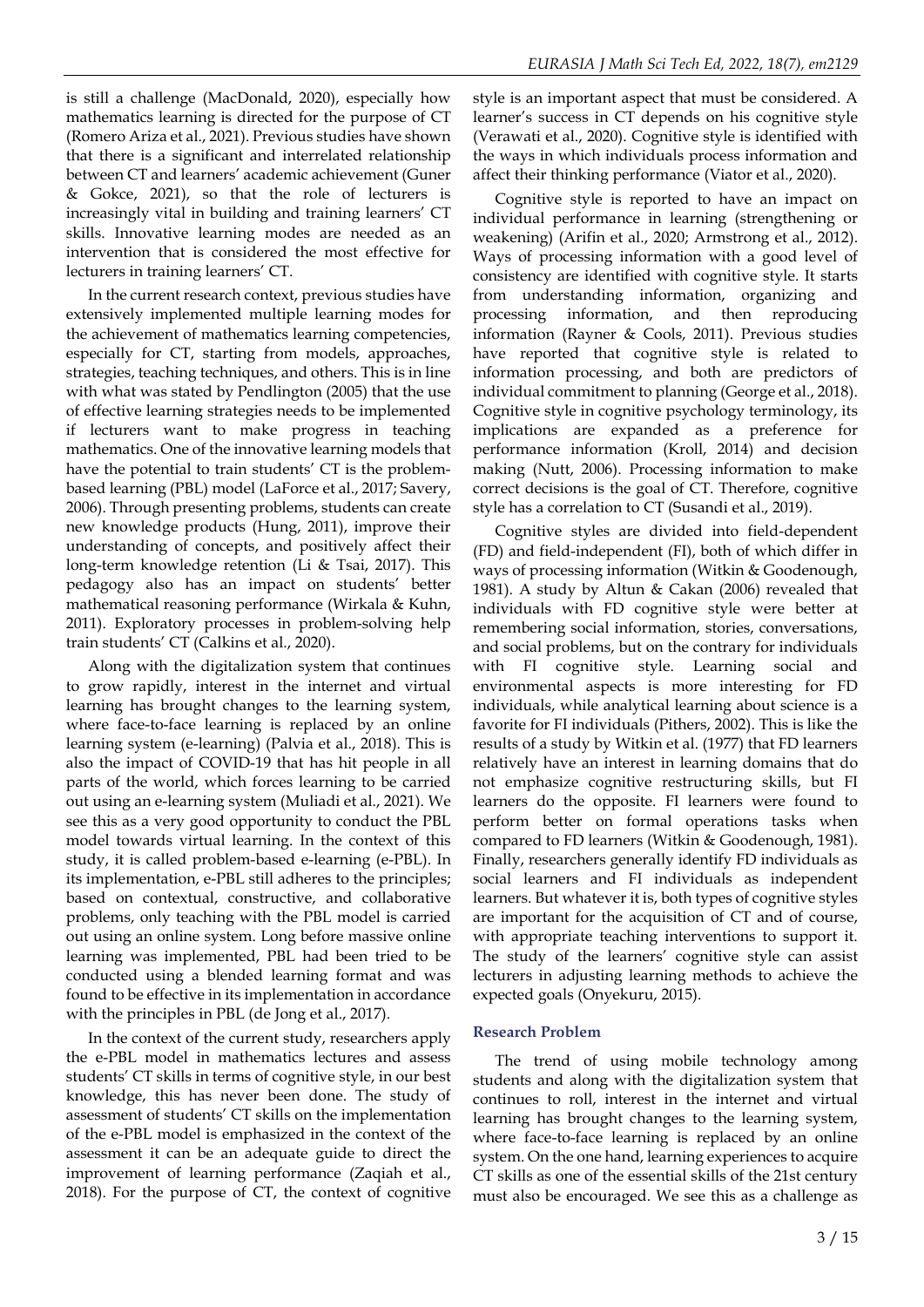well as an excellent opportunity to conduct studentcentered constructivist learning, one on the other is PBL taught the online system. In our research context is called e-PBL. If it is associated with cognitive style, students' CT skills need to be assessed as the impact of implementing e-PBL so that it becomes a consideration in the widely and intensive use of e-PBL.

Learning construction must be in line with the objectives to attain. The way is by conducting an assessment of the induced learning program. Therefore, the assessment becomes part of the course system (Cassano et al., 2019; Katz, 2021). The assessment is expected to be an adequate guide to direct the improvement of learning performance (Zaqiah et al., 2018).

Frye and Hemmer (2012) conducted a review of several existing assessments and evaluation models, and the use of Kirkpatrick's (1996) four-level approach is most suitable as a model for evaluating learning achievement in teaching or training programs. This model consists of; the reaction of learners to the existing learning conditions, the size of the LP that was carried out, changes in behavior or results according to program objectives, and the final results of program efficacy that provide recommendations for their use in a wider context. Frye and Hemmer (2012) simplify Kirkpatrick's framework with assessment structure; input, process, output, and outcome.

Based on the information that has been described, the research problems are described, as follows:

- 1. How is the input of students' CT skills in terms of cognitive style before the implementation of the e-PBL model?
- 2. How is the LP using the e-PBL model to improve students' CT skills?
- 3. How is the output of students' CT skills in terms of cognitive style after the implementation of the e-PBL model?
- 4. What is the outcome of the e-PBL model in improving students' CT skills?

Based on the description of the problems, then the specific objective of this study is to assess students' CT skills in terms of cognitive style by implementing the e-PBL model in mathematics courses. Assessment is carried out on the aspects of input, process, output, and outcome.

## **Context of the Study**

A new paradigm has been promoted in the higher education system in Indonesia since the "*Independent learning-independent campus*" program was launched in early 2020. In this program, universities are expected to become a pool of talent for learners who are able to think critically. The development of autonomous and flexible multimode learning in universities is encouraged to create an innovative learning culture. Digital learning schemes are encouraged to provide a more interactive learning experience for learning actors and of course, must be supported by adequate pedagogical infrastructure. Research collaboration between universities is encouraged so that the problem of learning quality at one university can be supported by other universities.

The present study was conducted at the Mandalika University of Education, which is the oldest private university in eastern Indonesia, precisely in the province of West Nusa Tenggara. In the midst of the high expectations of the Indonesian government in the "*Independent learning-independent campus*" program, researchers see a very good opportunity in implementing e-PBL to train preservice teachers' CT skills in the context of this study, especially at the Mandalika University of Education. This is also in line with the distance learning policy implemented during the COVID-19 pandemic. However, the cross-cultural implications of being a challenge in the implementation of PBLA study by Choon-Eng Gwee (2008) reports that the inclusiveness of PBL is active learning with an open communication style, while the cultural character of Asians is reticence. Actually, there are many sides of the strength of Indonesian culture that not many people know about. This culture includes; love to work together, collaborate, and open to diversity. On this basis, cooperative learning is widely used by teachers in Indonesia (Karmina et al., 2021).

Opportunities for successful implementation of e-PBL are becoming more open with a culture of collaboration in Indonesia. The cross-cultural PBL ethnographic study by Krishnan et al. (2011) report that PBL arrangements benefit most if they use a collaborative approach. With electronic learning in PBL being the entry point in teaching PBL well, interactivity provides opportunities for a learning culture as desired by PBL.

To avoid interactivity barriers, researchers use the mother tongue in implementing e-PBL. It is used so that the content can be understood by students and learning can run well. This ensures that lecturers and preservice teachers view PBL in the same way. A study by Gwee (2008) reports that learners' lack of proficiency in English has the potential to have a serious impact on PBL tutorials in Asia, including Indonesia, which makes English a second language.

To support the implementation of learning, learning tools and test instruments are prepared in the Indonesian language. This is to avoid mistakes in understanding when using a language other than the native language. They were validated by expert validators from Indonesia with psychometric properties that measured validity and reliability.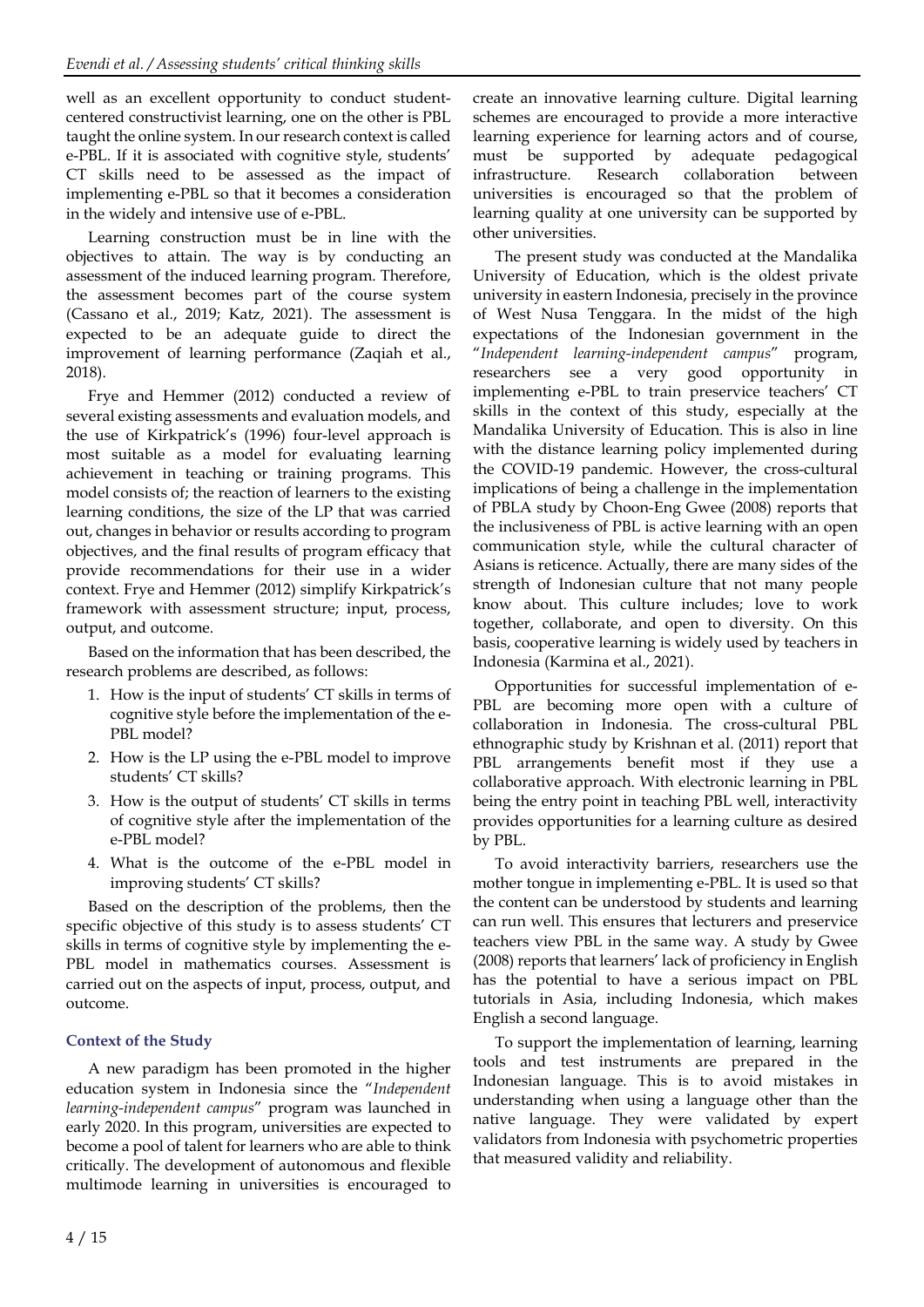| Table 1. Components of assessment based on Kirkpatrick s (1996) four-level approach |                                                                                          |                                                                                                                                                                                                                                        |             |  |  |  |
|-------------------------------------------------------------------------------------|------------------------------------------------------------------------------------------|----------------------------------------------------------------------------------------------------------------------------------------------------------------------------------------------------------------------------------------|-------------|--|--|--|
| Components                                                                          | Assessed variables                                                                       | Instrument & data sources                                                                                                                                                                                                              | Analysis    |  |  |  |
| Input                                                                               | Assessing CT skills before the<br>conduct of the e-PBL model.                            | CTS test conducted on students.                                                                                                                                                                                                        | Descriptive |  |  |  |
| Process                                                                             | Assessing the implementation<br>of learning (LF) with the e-PBL<br>model in training CT. | Observation sheet on the implementation of learning with the Descriptive<br>e-PBL model.                                                                                                                                               |             |  |  |  |
| Output                                                                              | Assessing CT skills after the<br>conduct of the e-PBL model.                             | CTS test conducted on students.                                                                                                                                                                                                        | Descriptive |  |  |  |
| Outcome                                                                             | of e-PBL in improving CT<br>skills                                                       | Assessment of the effectiveness n-gain analysis (increasing CT scores after the implementation<br>of e-PBL), and different tests of students' critical thinking skills<br>between pre- & post-test, and in each cognitive style group. | Statistical |  |  |  |

#### **Table 1.** Components of assessment based on Kirkpatrick's (1996) four-level approach

## **METHODS**

#### **Type of Study**

This study is categorized as an evaluative study with an experimental approach, where the assessment of students' CT skills uses Kirkpatrick's (1996) four-level approach. It was simplified by Frye and Hemmer (2012) with assessment structure; input, process, output, and outcome. Meanwhile, the experimental approach (one group pre- post-test design) was employed to know the effectiveness of the e-PBL model in improving students' CT skills in terms of cognitive style. It should be noted that in the present study, the Kirkpatrick's (1996) model was not used to design and develop e-PBL but was used to assess CT based on e-PBL interventions, of course, the process of how CT is trained becomes part of the focus of this study. The input aspect shows the reaction of participants to the existing conditions, according to the context of this study, the reaction in question is the performance of CT skills before the e-PBL model intervention. The process aspect, showing the size of the LP that is conducted, is related to the intervention of the e-PBL model and assessing the implementation of learning (learning feasibility [LF]) in training CT. The output aspect, showing changes in behavior or results according to the objectives of the learning program, is subjected to the assessment of CT skills after the e-PBL model intervention. The outcome aspect, showing the final results of the program's efficacy which provides recommendations for its use in a wider context, is associated to the assessment of the effectiveness of the e-PBL model in improving students' CT skills.

#### **Participants**

The research sample was taken purposively involving 28 students taking general mathematics courses at the Faculty of Science and Engineering, Mandalika University of Education, Indonesia. From the 28 samples, 10 were female and 18 were male, with an average age of 19-20 years. Research on each component of the assessment starting from input, process, output, to outcome, is carried out for at least seven meetings. The e-PBL model is conducted on the material of a linear equation system, sub-material I (definition, general form

of linear equation for two and three variables, solving linear equation, and interpretation); sub-material II (general form of linear equations for n-variables, solving linear equation for n-variable, and interpretation); submaterial III (solving linear equations by using the Gauss elimination method, and inverse matrix methods); submaterial IV (quadratic linear equations). The implementation of learning is carried out for four meetings (for assessment of process). In addition to preservice mathematic teachers as research samples, the participants involved in the LP are two observers. The observers are tasked with observing the LP (LF), and providing feedback for improvements to the LP using e-PBL. Observer criteria are those who have disciplines in the field of learning mathematics, understand the online LP, and have experience as observers in similar studies.

#### **Instruments, Procedures, and Analysis**

The assessment components, assessed variables, instruments, and analysis based on Kirkpatrick's fourlevel approach are presented in **Table 1**.

Learning tools and test instruments were prepared to support the implementation of this study. Learning tools and test instruments are prepared in learners' national language (Indonesian language). It is to avoid mistakes in learners' understanding when using a language other than their native language, as well as validation instruments. The best psychometric properties of an instrument are in terms of its validity and reliability (Souza et al., 2017). Researchers use these parameters to test the developed instrument. The validated tools and instruments consist of learning scenarios, e-modules, and CT skills test instruments. Validity refers to the quality of learning instrument products in terms of content and construct validity aspects (Akker et al., 2013). Content validity refers to the extent to which the test measures the content domain to be measured. It is related to the domain definition, domain representation, and domain relevance (Sireci & Faulkner-Bond, 2014). Meanwhile, construct validity refers to the extent to which the operationalization of the construct is defined by a theory (Cronbach & Meehl, 1955).

Afterward, a validation instrument was prepared and sent to two validators for feedback. Validators were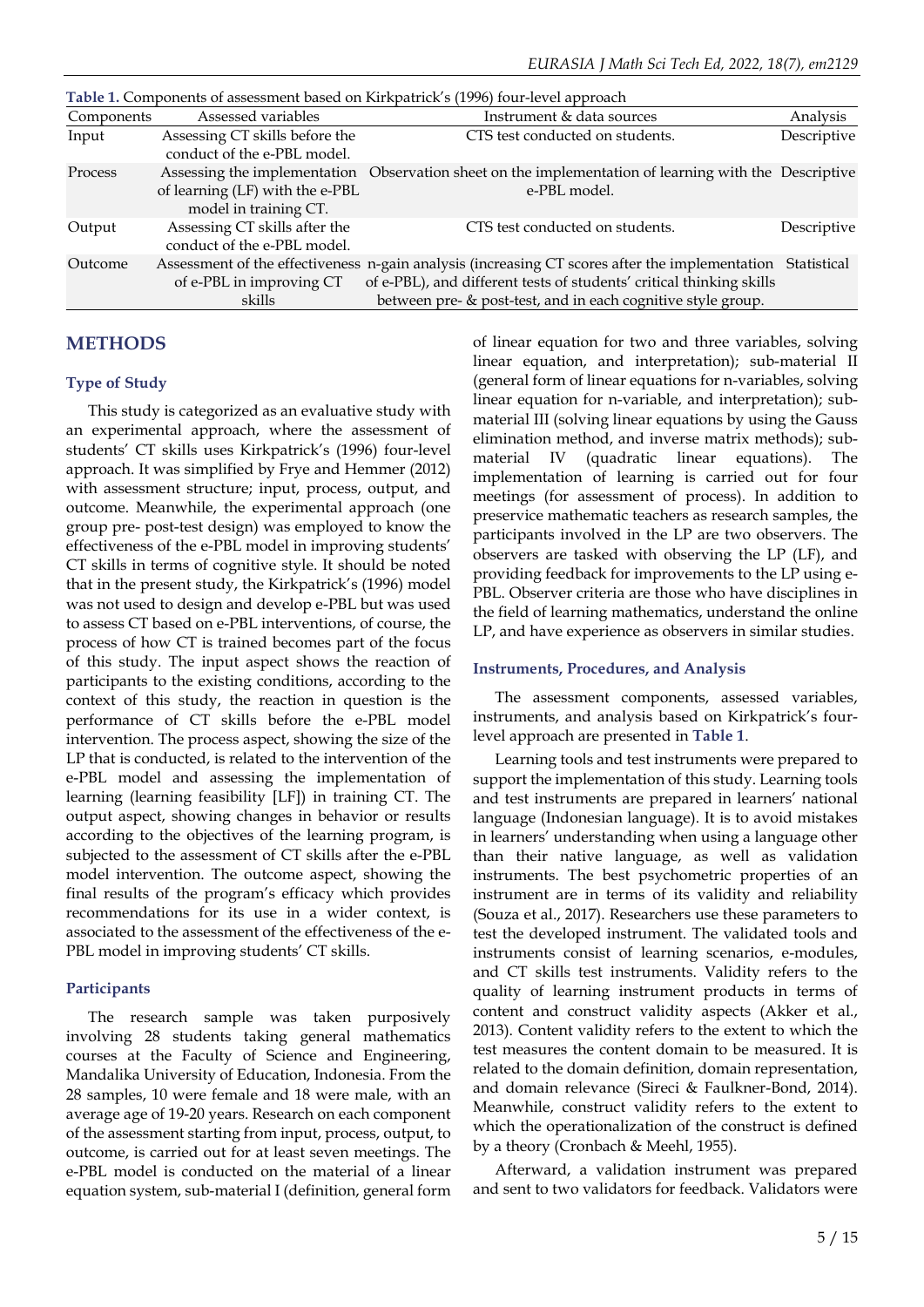selected based on criteria, in which they are specialists in learning mathematics and have experience in teaching mathematics at universities for more than ten years. They provide feedback by providing a validity assessment. The data from the validation results were analyzed descriptively qualitatively, namely by averaging the scores obtained from the validators. The validity assessment uses a five scale (highest score 5, lowest score 1), where the scores obtained from the validator's assessment are converted into intervals and categorized: very valid (Va $>4.21$ ), valid (3.40 $<$ Va $<4.21$ ), moderately valid (2.60<Va<3.40), less valid (1.79 < Va < 2.60), and invalid (Va < 1.79) (Prayogi et al., 2018). Furthermore, reliability is the level of consistency of an instrument in terms of its validity, using the percentage of agreement (PA) parameter (Emmer & Millett, 1970). The validation results on the content validity aspect show that the learning scenarios, emodules, and CT skills test instruments all have valid criteria with validity scores of 3.61, 3.58, and 3.46, respectively. Likewise, in the aspect of construct validity, the three criteria are valid with a validity score of 3.83 for the learning scenario, 3.63 for the e-module, and 3.50 for the CT skills test instrument. PA for the learning scenario is 95.30 (reliable), e-module is 97.63 (reliable), and CT skills test instrument is 98.84 (reliable). Based on these results, the tools and instruments are appropriate to be used in this study.

Before implementing the e-PBL model, each students' cognitive style was identified using the group embedded figure test (GEFT) so that each group was found in the FD or FI cognitive style category (Witkin et al., 1977). The GEFT instrument has been tested empirically and is declared valid and reliable based on previous studies (Panek et al., 1980), with the results of the GEFT empirical validity of 0.95 (p<0.001) with a reliability of  $r=0.96$  ( $p<0.001$ ). The learners' cognitive style data were then analyzed descriptively. If the individual scores in the range 0-11, then it is categorized as FD, and in the score range 12-18 is categorized as FI.

Students' CT skills were measured using a CT skills test (CTS test) instrument (as a pretest and posttest), the test instrument was in the form of an essay with eight test items accommodating CT indicators; analysis, inference, evaluation, and decision making (instruments are declared as valid and reliable). After the pretest, the e-PBL model was implemented and the LF was analyzed using an observation sheet involving two observers. Observers are involved in online learning that is conducted and make direct observations of the LP. The results of the observations are recorded on the LF observation sheet prepared by researchers, which includes feedback on the observer's suggestions on the LP in general. Feedback from observers is delivered through discussions between lecturers and observers for 20-30 minutes after the learning is finished in each meeting. Feedback is a process of reflection on learning

that has been carried out. This is identified with the process of monitoring and evaluating learning performance (Verawati et al., 2021). The learning implementation data were analyzed descriptively by averaging the observed scores on five rating scales, and converted according to the interval criteria; very good (LF>4.21), good (3.40<LF<4.21), quite good (2.60<LF<3.40), less good (1.79<LF<2.60), and not good (LF<1.79) (Prayogi et al., 2018). In this phase, process evaluation is carried out where the LF criteria of the e-PBL model are at least "good."

Data analysis of the CT skills of each student was carried out descriptively with five scoring levels, -1 as the lowest score to +3 as the highest score (Prayogi et al., 2018). The performance of CT skills of each student is categorized into categories; very critical (CTS>17.6), critical (11.2<CTS 17.6), moderately critical (4.8<CTS 11.2), less critical (-1.6<CTS 4.8), and not critical (CTS - 1.6) (Verawati et al., 2020). In this phase, output of the implementation of e-PBL (post-test) is at least "critical."

The outcome phase analyzes the effectiveness of the e-PBL model in improving students' CT skills. This is measured by increasing their CT scores using n-gain analysis. The criterion for increasing the score is declared high if the n-gain is greater than 0.70, the criterion is moderate if the n-gain score is 0.30 to 0.70, and low if it is less than 0.30 (Hake, 1999). N-gain indicates a change or increase in CT skills scores between pretest and posttest after the implementation of the e-PBL model. The e-PBL model is declared effective if the n-gain is "high." The effectiveness of e-PBL was also evaluated from the difference in CT scores in each group of FI and FD cognitive styles. The hypothesis being tested is that there is no difference in students' CT skills for each cognitive style with the implementation of the e-PBL model. This was tested statistically using a different test preceded by a normality test, each at a significance level of 0.05.

# **RESULTS**

## **Input: Assessment of Critical Thinking Skills Before Implementing the E-PBL Model**

Referring to Kirkpatrick's (1996) evaluation approach, the assessment of the input component is the identification phase of the initial condition of students' CT skills before the learning program with the e-PBL model is conducted. To find out this condition, an analysis of CT skills (pretest) was carried out. But, before this begins, an analysis of the cognitive style of each student is first carried out, and the result is as presented in **Table 2**. The result of input assessment is presented in **Table 3**, where this is an assessment of students' CT skills before learning program with e-PBL model.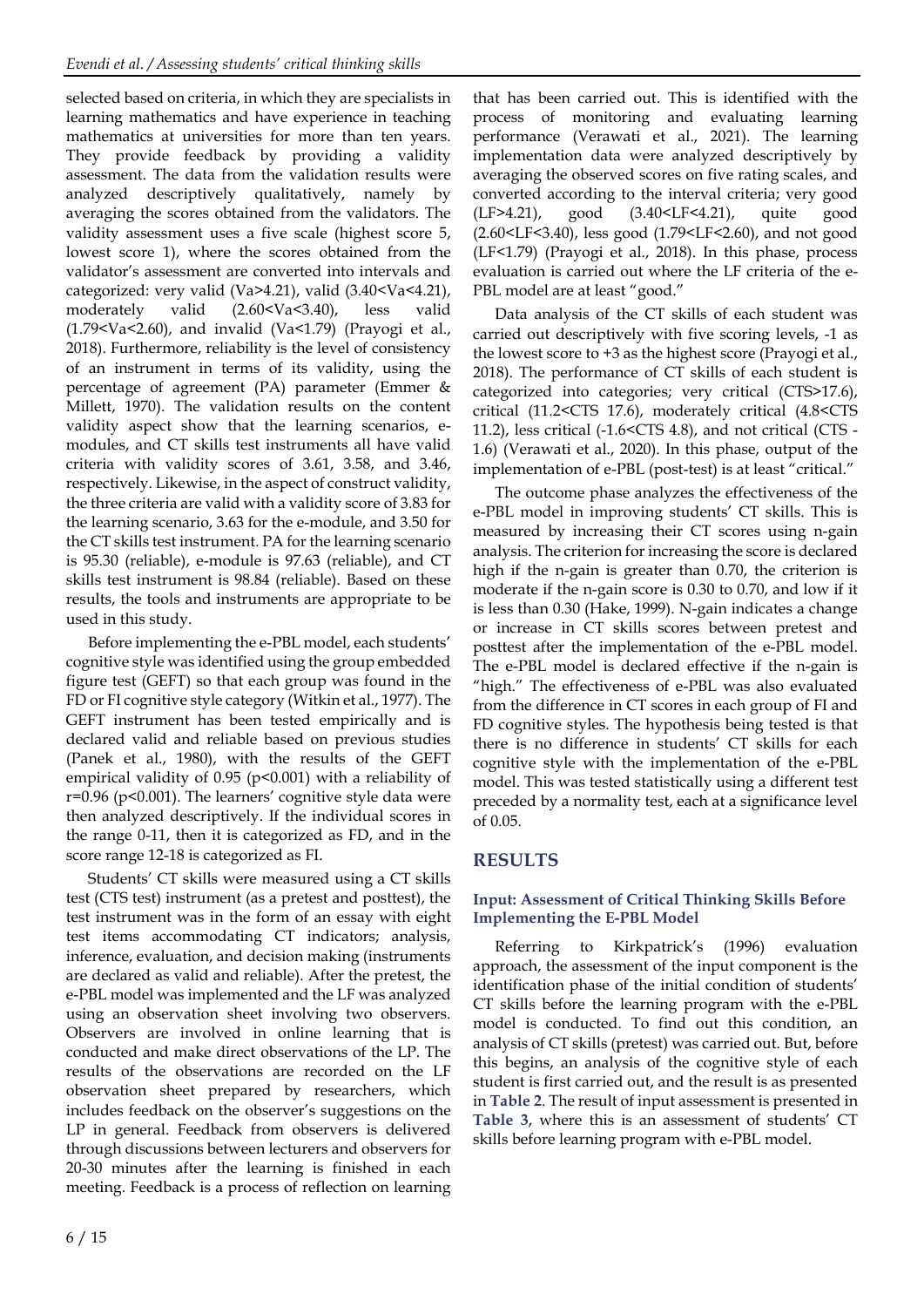| Table 2. Student cognitive style test results |          |    |       |  |  |  |
|-----------------------------------------------|----------|----|-------|--|--|--|
| Cognitive style Score range                   |          |    |       |  |  |  |
| FI                                            | 12-18    | 16 | 57.14 |  |  |  |
| FD                                            | $0 - 11$ | 12 | 42.86 |  |  |  |
| Total<br>100<br>28                            |          |    |       |  |  |  |

#### **Table 3.** Results of input assessment of students' CT skills

|                                                                                  |    | Input (pre-test) |                |          |  |  |
|----------------------------------------------------------------------------------|----|------------------|----------------|----------|--|--|
| Cognitive style                                                                  | N  | CT SA            | CT SR          | Criteria |  |  |
| FI                                                                               | 16 | $-1.63$          | $CTS5 - 1.6$   | NC.      |  |  |
| FD                                                                               | 12 | $-2.00$          | $CTS\leq -1.6$ | NC.      |  |  |
| Average                                                                          |    | $-1.79$          | $CTS\leq -1.6$ | NC.      |  |  |
| $N$ <sub>0</sub> to $C \Lambda$ Coore average $CD$ Coore range $N_C$ Mot exities |    |                  |                |          |  |  |

Note. SA: Score average; SR: Score range; NC: Not critical

### **Process: Assessment of Learning Feasibility with the E-PBL Model**

The process component is the implementation phase of learning with the e-PBL model, wherein this phase the LF is analyzed during the LP using the e-PBL model. The implementation of learning (LF) for each learning phase with the e-PBL model was observed by two observers, and the results are presented in **Table 4**.

Observational data were checked for validity (results confirmed by researchers) through discussion. Furthermore, feedback in the form of suggestions and comments from observers is then discussed at the end of the learning meeting. The results of the discussion of the LP with the observers qualitatively are, as follows.

## *The first meeting feedback*

**Observer 1:** Before starting the lesson, the lecturer should make apperception and motivation related to the LP that will be carried out. Furthermore, flexibility and friendliness in organizing the LP need to be built so that students are not pressured during the LP. But in general, the learning steps have been carried out well.

**Observer 2:** It is necessary to diversify (diversify) authentic mathematics problems in everyday life in order to open students' mathematical insight, the rest on the implementation of learning is deemed adequate.

## *The second meeting feedback*

**Observer 1:** Orienting learners to problems still becomes an obstacle, even though this looks good, but the emphasis on authentic problems needs to be better to train the development of learners' CT.

Furthermore, in the phase of presenting the results of the investigation, lecturers have not been optimal yet in building discussion interactivity amongst learners.

**Observer 2:** The reflection process at the end of the activity is very important, it can have an impact on strengthening students' CT, but the lecturer has not optimized this opportunity at the second meeting of learning.

## *The third meeting feedback*

**Observer 1:** Overall, all PBL phases at the third meeting have been carried out well, discussion interactivity is good, and lecturers have optimally guided learners in investigations.

**Observer 2:** In presenting the results of the investigation, the lecturer must optimize the potential of learners to build their ideas, there are still a small number of learners who are less active in this discussion.

## *The fourth meeting feedback*

**Observer 1:** Orienting learners to authentic problems is good, as well as the learning phase that follows. The learning reflection process must accommodate each form of reflection that learners do.

Inviting learners to reflect on the LP they have gone through needs to be optimized as a form of knowledge reproduction to build learners' CT.

**Observer 2:** The overall observation results show that the LP is well implemented, the implementation of learning is in accordance with the established e-PBL phase.

#### **Output: Assessment of Critical Thinking Skills After the Implementation of the E-PBL Model**

In the output component, the changes in CT skills were assessed after the implementation of the e-PBL model. This was analyzed by conducting a posttest on students' CT skills. The results of the output assessment are presented in **Table 5**.

**Table 4.** Learning feasibility with the e-PBL model

| e-PBL phases                                 |   | $1^{\rm st}$ meet |                | $2nd$ meet     |                | 3rd meet       |    | 4 <sup>th</sup> meet | Average Criteria |      |
|----------------------------------------------|---|-------------------|----------------|----------------|----------------|----------------|----|----------------------|------------------|------|
|                                              |   | O <sub>2</sub>    | O <sub>1</sub> | O <sub>2</sub> | O <sub>1</sub> | O <sub>2</sub> | O1 | O <sub>2</sub>       |                  |      |
| 1. Learners' orientation on problems         |   |                   |                | 4              | 4              | 3              |    | 4                    | 3.50             | Good |
| 2. Organizing learners to learn              | 4 | 4                 | 4              | 4              | 4              | 4              |    | 4                    | 3.75             | Good |
| 3. Guiding learners on investigation process | 4 |                   |                | 4              | 5              | 4              |    | 4                    | 3.88             | Good |
| 4. Presenting investigation results          | 4 |                   | 3              | 4              | 4              | 3              |    | 3                    | 3.63             | Good |
| 5. Reflecting problem-solving process        | 4 |                   |                | ٩              | 4              | 4              |    | 4                    | 3.75             | Good |
| LF score average                             |   |                   |                |                |                |                |    |                      | 3.70             | Good |

Note. O: Observer; LF: Learning feasibility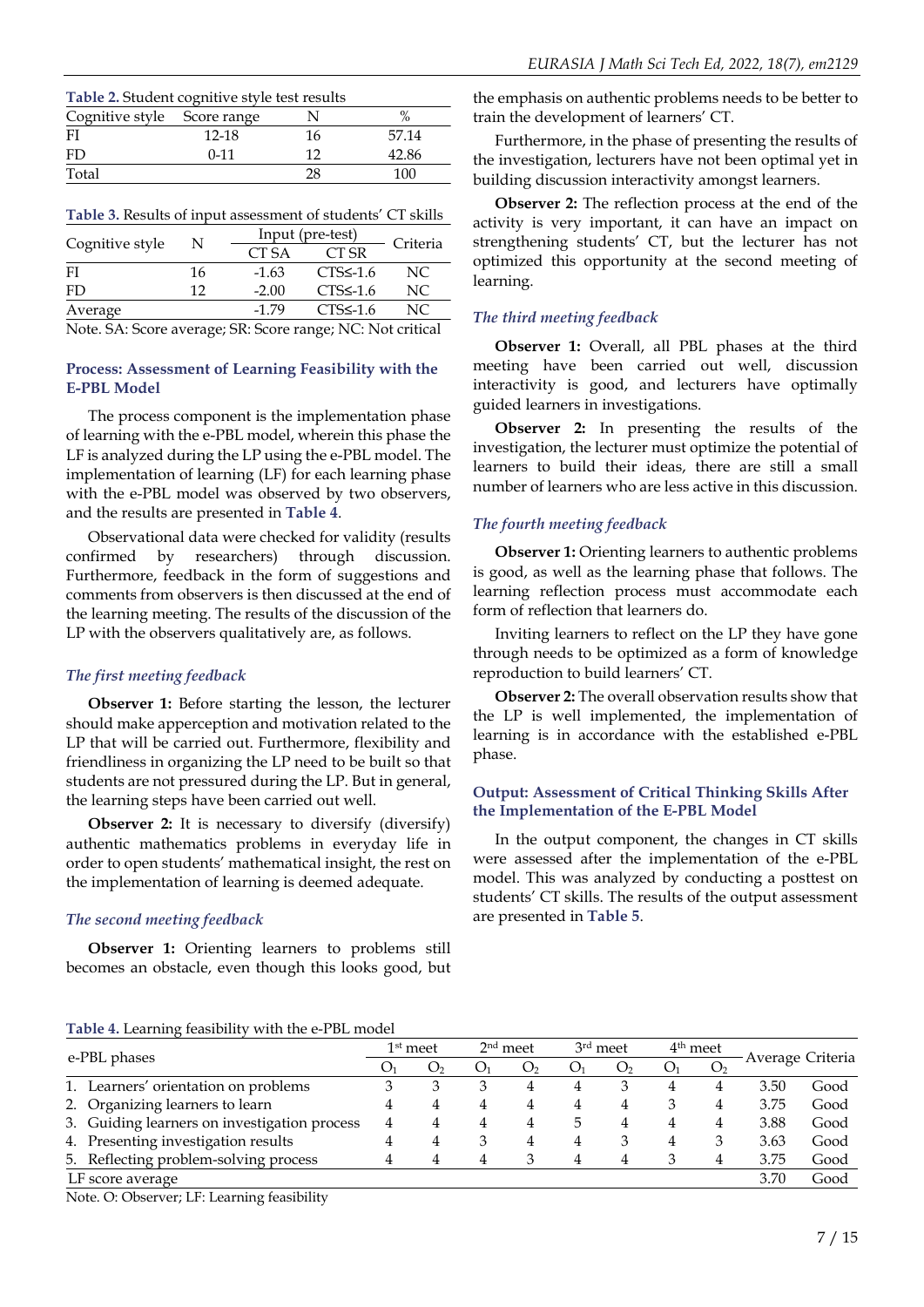| Table 5. Results of output assessment of students' CT skills |    |         |                                                        |            |  |
|--------------------------------------------------------------|----|---------|--------------------------------------------------------|------------|--|
|                                                              |    |         | Output (post-test)                                     |            |  |
| Cognitive style N                                            |    | CT SA   | CT SR                                                  | - Criteria |  |
| FI                                                           | 16 | 17.19   | 11.2 <cts≤17.6 critical<="" td=""><td></td></cts≤17.6> |            |  |
| FD                                                           | 12 | 17.08   | 11.2 <cts≤17.6 critical<="" td=""><td></td></cts≤17.6> |            |  |
| Average                                                      |    | $-1.79$ | 17.14                                                  | Critical   |  |
| Note $SA \cdot Scora gyoraa; RP \cdot Scara rana$            |    |         |                                                        |            |  |

Note. SA: Score average; SR: Score range



**Figure 1.** An increase in students' critical thinking between the two groups of cognitive styles

## **Outcome: Assessment of the Effectiveness of E-PBL in Improving Critical Thinking Skills**

Finally, the evaluation of the outcome component. In this phase, the effectiveness is evaluated in improving students' CT skills, so that it becomes a recommendation for the use of e-PBL in a broad and intensive teaching program. The outcome assessment benchmark is based on the results of the n-gain analysis (increased CT score after the implementation of e-PBL), and the different test of students' CT skills between pretest and posttest in each cognitive style group. The increase in CT scores after the implementation of e-PBL is presented in **Figure 1**. The n-gain value indicates that e-PBL is effective in improving students' CT skills.

Furthermore, statistical analysis is needed in order to strengthen the impact of e-PBL on the performance of students' CT skills in each cognitive style. The statistical analysis used was a different test which was preceded by a normality test as presented in **Table 6**.

The number of samples in the two groups of cognitive styles is different, so it uses the Shapiro-Wilk normality test. The results showed that the FI cognitive style group, sig(0.006)<0.05 was not normally distributed, and the FD group sig(0.105)>0.05 was normally distributed. The assumption of data normality was not met because one of the data groups was not normally distributed. Therefore, a different test was performed using nonparametric statistics (Mann-Whitney test) as presented in **Table** 7.

| Table 6. Results of normality test of CT skills |                         |              |           |  |  |  |
|-------------------------------------------------|-------------------------|--------------|-----------|--|--|--|
|                                                 |                         | Shapiro-Wilk |           |  |  |  |
| Group                                           | Statistic               | Statistic    | Statistic |  |  |  |
| FI                                              | 0.826                   | 0.826        | 0.826     |  |  |  |
| FD                                              | 0.886<br>0.886<br>0.886 |              |           |  |  |  |

| Table 7. Results of different tests using Mann-Whitney test |     |       |                        |       |  |  |
|-------------------------------------------------------------|-----|-------|------------------------|-------|--|--|
| Group                                                       | N.  |       | Mean rank Sum of ranks | Sig.  |  |  |
| CTS FI                                                      | 16. | 14.66 | 234.50                 | 0.901 |  |  |

| CIS FI |       | 16 | 14.66 | 234.50 | 0.901 |
|--------|-------|----|-------|--------|-------|
|        | FD    | 10 | 14.29 | 171.50 |       |
|        | Total | 28 |       |        |       |
|        |       |    |       |        |       |

## **DISCUSSION**

The results show the distribution of students' cognitive styles categorized into FI (16 students) and FD (12 students) (**Table 2**). The input of students' CT skills (pretest) is distributed on non-critical criteria with a CT score average of -1.79 (not critical if; CTS≤-1.6) (**Table 3**). The input of students who are not able to think critically is suspected to be due to learning that does not emphasize the CT process (Suhirman et al., 2021).

In addition, the dominance of the use of traditional learning models that rely on expository seems to have to be replaced with innovative and effective teaching models based on exploration activities. Previous studies have shown that traditional teaching methods cannot train students' CT (Pendlington, 2005). This has also had a major impact on learning outcomes in mathematics which is still a problem (Salamah, 2020).

The achievement of teaching goals towards CT cannot be separated from efforts to improve the quality of learning. This effort starts from changing the learning paradigm from teacher centered to student centered. Accompanying this paradigm shift, it is necessary to implement an innovative, interactive, and effective learning model through a PBL. For the purpose of improving CT skills, we designed e-PBL. The teaching process using the e-PBL model has been implemented. The e-PBL pedagogical design that supports the goal of achieving CT is presented in **Figure 2**.

Good pedagogical design in e-learning is one of the guarantees for achieving learning objectives. The requirement for a good pedagogical design in an elearning system is to reflect the features of structured learning (Pozzi et al., 2020).

The e-PBL design that we have developed is well structured with clear features regarding learning identity, learning modules, learning materials, and activities for each meeting, as well as learning activities for each phase in e-PBL. Furthermore, the implementation of learning (LF) for each learning phase with the e-PBL model was observed by two observers, and the results are presented in **Table 4**.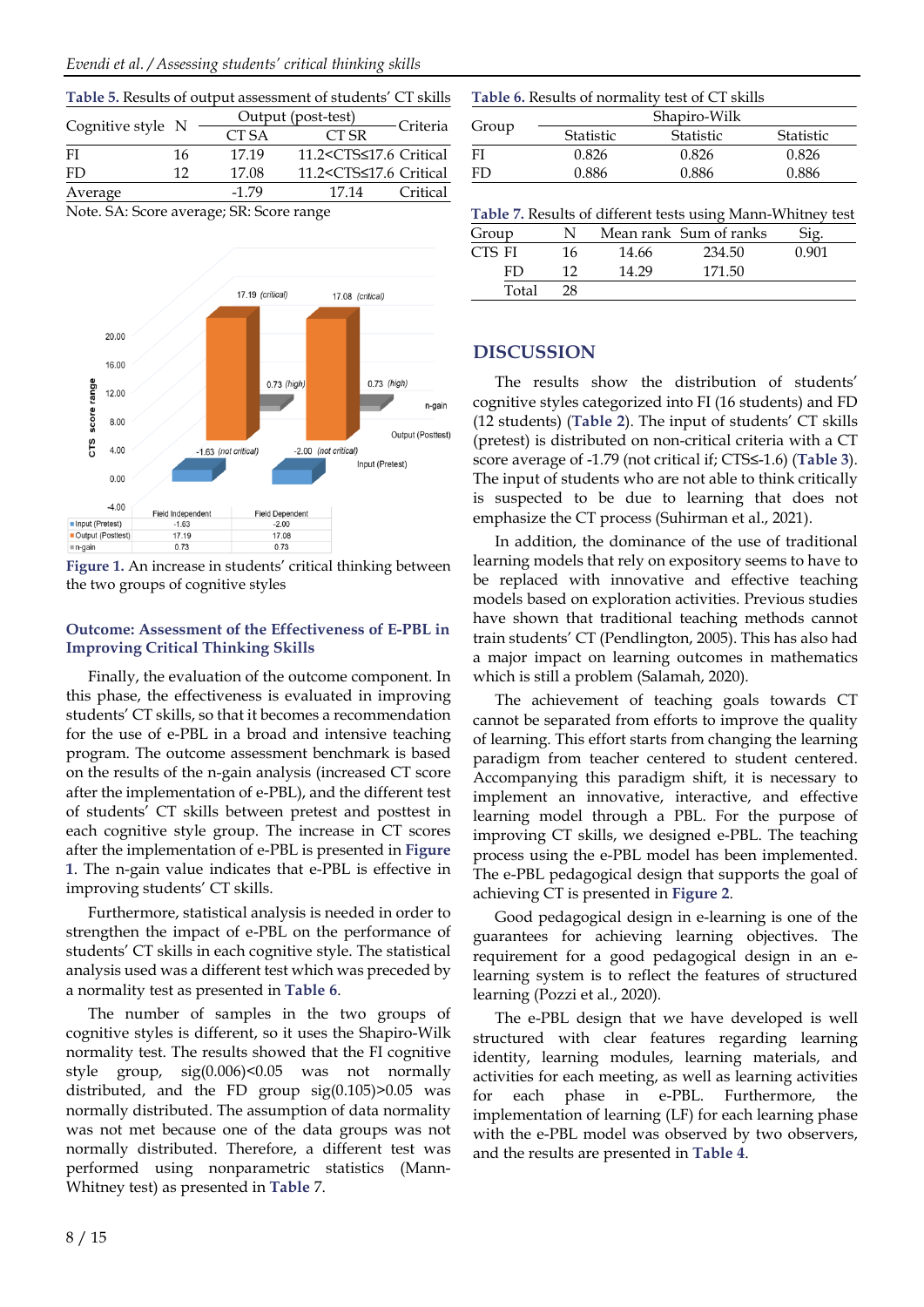

**Figure 2.** Design of e-PBL implemented in learning

Each phase of e-PBL learning is presented with an online system, and the implementation of the learning is observed (LF). There are five phases of e-PBL learning, namely;

- 1. Phase 1-learners' orientation on problems,
- 2. Phase 2-organizing students to learn,
- 3. Phase 3-guiding learners in the investigation process,
- 4. Phase 4-presenting the results of the investigation, and
- 5. Phase 5-reflecting the problem-solving process (Arends, 2012).

The results of the LF observed by two observers showed an average LF score of 3.70 with a good category (good if, 3.40<LF<4.21). The process assessment in this context shows that learning with the e-PBL model has been carried out well in training students' CT. The control of the LP that is carried out well cannot be separated from the feedback from the observers who have provided suggestions to optimize the LP implemented. Feedback from observers during the LP with e-PBL are:

- a. important to motivate students in learning,
- b. optimizing the organization of the LP,
- c. diversifying authentic problems,
- d. encouraging interactivity and discussion among students,
- e. optimizing students' potential to build ideas, and
- f. optimizing the reflection process at the end of the activity.

One of the factors that support success in implementing PBL is learner motivation (Harun et al., 2012). Motivation that is carried out systematically can encourage learners to achieve deep learning in PBL (Harun et al., 2012). According to Pintrich et al. (1993), factors of interest and motivation in the learning context have an impact on the process of forming learners' beliefs when they acquire new knowledge or are faced with new situations in learning, and even when they are presented with new information that contradicts their previous conceptions. The emphasis of motivation on all types of learning is very important. Learners may acquire a skill or behavior through learning, but before learners may not carry out the behavior until there is motivation to carry it out (Arends, 2012). For more optimal learning outcomes, using PBL motivates learners at the beginning and during the LP (Fukuzawa et al., 2017). Optimizing the motivational process for learners with the PBL model is reported to have a positive impact on improving learners' CT skills (Festiawan, 2021). Report by Prameswari et al. (2020) shows that motivation is very influential on learning outcomes in a very heterogeneous learning culture in Indonesia. Another report shows the effectiveness of PBL on students with the encouragement of learning motivation carried out by teachers (Luo, 2019).

Optimizing the organization of the LP is emphasized in this study. The observers suggest flexibility and friendliness in organizing learning so that preservice teachers are not pressured during the LP. In organizing them for more specific tasks, cues can be an effective strategy in PBL. It is part of how teachers help learners regulate their LP to a context that is more focused on the material being studied (Evendi & Verawati, 2021). Rivera-Pérez et al. (2021) reported that the cues strategy was effective in organizing learning. The findings in the current study are that in the aspect of organizing learners to learn. The average LF score is 3.75 with good criteria. In addition to organizing the LP well, observers encourage lecturers to diversify authentic problems to support learners' breadth of thinking. Presenting and solving authentic problems is the basis for building their knowledge in PBL to support their deepening of thinking (Kumar & Natarajan, 2007). Authentic learning emphasizes processes that provide learning experiences for them based on the real world. This is claimed to bring positive changes in improving learners' CT skills (Yuliati et al., 2018). Authentic learning settings in mathematics are important because CT in mathematics cannot develop only by repetition of knowledge but also by deep reflection on the benefits of mathematics in everyday life in an authentic context and supports the meaning of mathematical knowledge itself (Dolapcioglu & DoGanay, 2020). The development of learners' CT in mathematics can significantly be developed with authentic learning (Dennis & O'Hair, 2010), even this is an important aspect of effective teaching methods to train 21st century skills in addition to CT (Preus, 2012). Thus, it turns out that diversification of authentic problems with real-life applications is preferred by learners at all levels of their academic achievement in mathematics (Monrat et al., 2022).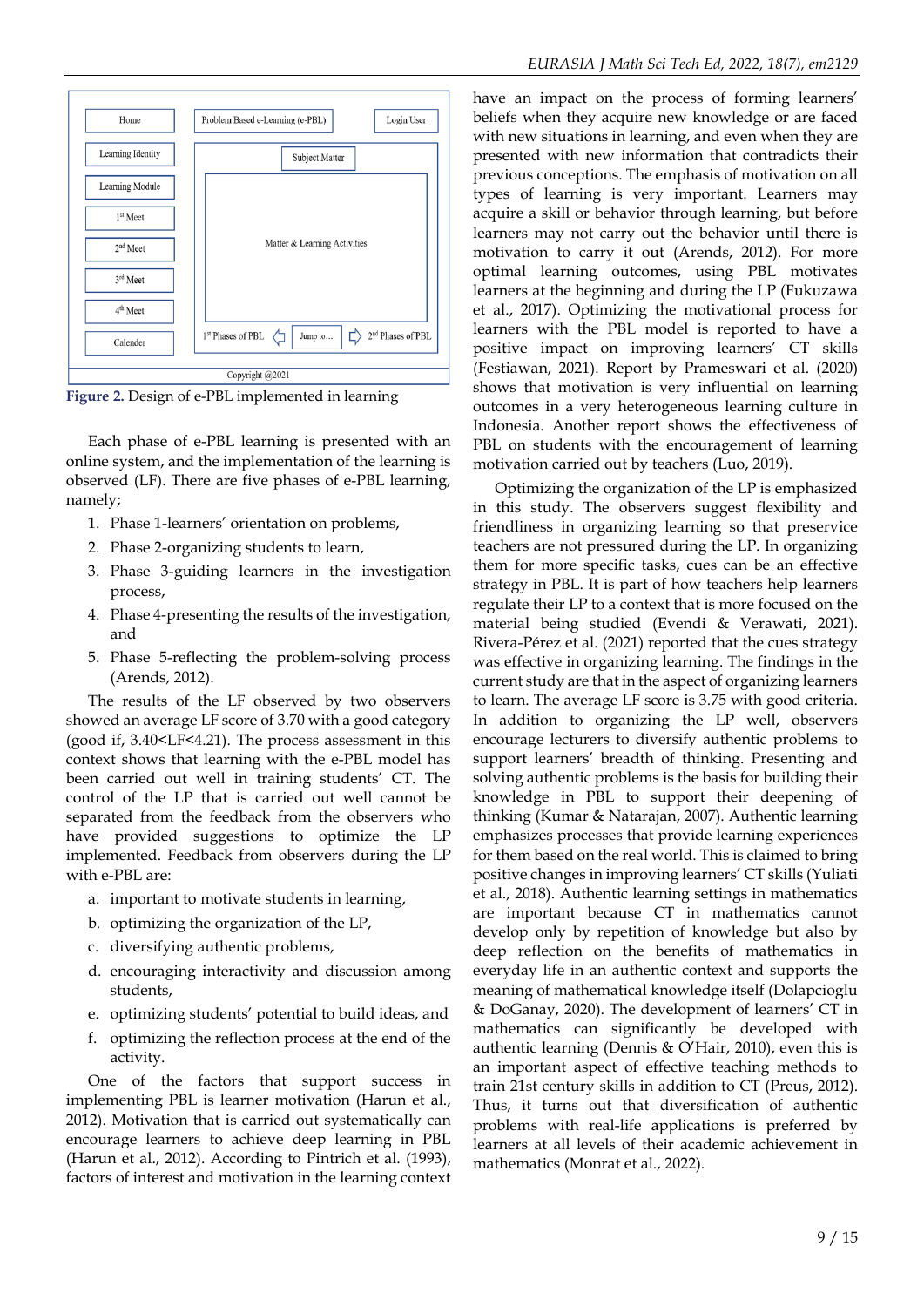Furthermore, improvements made by lecturers according to feedback from observers are encouraging interactivity and discussion between preservice teachers and optimizing their potential to build ideas. As the results of previous studies, when the issue of mathematics learning content has been determined in PBL, the lecturer encourages active discussion between them so that they are trained to build their arguments. This method is part of an effort to train their CT in mathematics (Aini et al., 2019). Interactivity built by the lecturer is multilateral. The interaction was done between learners-learners and learners-teachers. This process control is controlled by lecturers (Firdaus et al., 2015). This interaction is identified with the level of learners' active participation in learning, and the results of the study by Monrat et al. (2022) showed that learners were more willing to learn mathematics in an environment in which there was interesting participation and interaction. Regarding the purpose of CT, preferences in learning mathematics depend on the learners' spirit built based on learning activities so that the interactivity that is built can guide their enthusiasm for learning mathematics and support their CT performance (Syafril et al., 2020).

The last observer's suggestion to improve the LP with e-PBL is optimizing the reflection process at the end of the activity. The learning reflection process is carried out by accommodating each form of reflection made by learners. Inviting them to reflect on the LP they have gone through as a form of knowledge reproduction to build their CT. In the aspect of reflecting problemsolving process, the LF criteria are good. CT is related to the reflection process carried out by learners (Ryan, 2013), and the reflection process can be a driving force for CT (Trostek, 2020). Dwyer et al. (2014) explained that the reflective process is a cognitive activity and produces CT. Each systematic clarification, reconsideration and correction of the learning actions that have been taken is a reflective process in the LP that allows learners to achieve CT (Procter, 2020).

From the process that has been carried out well by accommodating feedback from the observers, it has an impact on increasing students' CT. The output of students' CT skills (posttest) is distributed on critical criteria, with a CT average score of 17.14 (critical if, 11.2<CTS≤17.6) (**Table 5**). The criteria for increasing students' CT skills scores (outcomes) are distributed on the high criteria with an n-gain score of 0.73. Based on the results in **Figure 1**, it can be explained that there are similarities in changes in students' CT skills scores between the two groups of cognitive styles, each of them with high criteria (n-gain of 0.73). Likewise, with pretestposttest, students' CT skills from both groups of cognitive styles (FI and FD) increased from not critical to critical.

Statistical analysis has been carried out in order to strengthen the impact of e-PBL on the performance of

students' CT skills in each cognitive style (**Table 7**). The results in **Table 7** indicate the value of sig(0.901)>0.05, which means that there is no difference in students' CT skills between the FI and FD cognitive style groups. The CT skills of students with both cognitive styles improved due to the implementation of the e-PBL model. This clearly demonstrates the effectiveness of the e-PBL model for the purpose of enhancing CT. The results of the assessment of CT skills by implementing the e-PBL model are presented in **Figure 3**.

The results of the assessment of students' CT skills have shown the effectiveness of the e-PBL model, this provides an opportunity to implement this model extensively and intensively in lectures. Mathematical problem-solving interactivity is built in the e-PBL model through well-organized and well-run learning phases with virtual or digital learning systems (online learning). The online learning system is a bridging PBL implementation. The digital learning system is considered a new learning format as a way to achieve the expected learning goals (Lee & de Vries, 2019).

In the context of this present study, e-PBL can improve students' CT skills. The results of this study are in accordance with previous studies by Portuguez-Castro & Gómez-Zermeño (2020), when learning is oriented towards real-world problems that are presented online, it can invite learners' interest in learning, and create more meaningful learning. All the advantages in the PBL model still make it a suitable learning model even though it is applied through online learning, through PBL students reproduce the knowledge gained into CT (Sattarova et al., 2021). Therefore, the PBL model presented online is considered an attractive, ideal and relevant distance learning tool in training students' learning skills and interactions (Morgado et al., 2021). The learning atmosphere feels more attractive in the packaging of the e-PBL model. This guarantees an increase in active learner involvement in learning and thinking skills that lead to CT, as stated by (Wang, 2021) that a positive atmosphere built in PBL can lead to on the achievement of the expected learning objectives.

## **Limitations**

Despite the success in the current study, researchers acknowledge some limitations to the study. First, in the implementation of e-PBL there is no control group as a comparison, so the assessment of changes in preservice teachers' CT skills is based on scores before and after the e-PBL intervention. The effect of e-PBL will be more visible if a comparison group is used. Second, this research assesses CT skills only based on learners' cognitive style, and future research needs to assess the differences between male and female preservice teachers in terms of experience and changes in CT skills in mathematics. Third, triangulation of process data was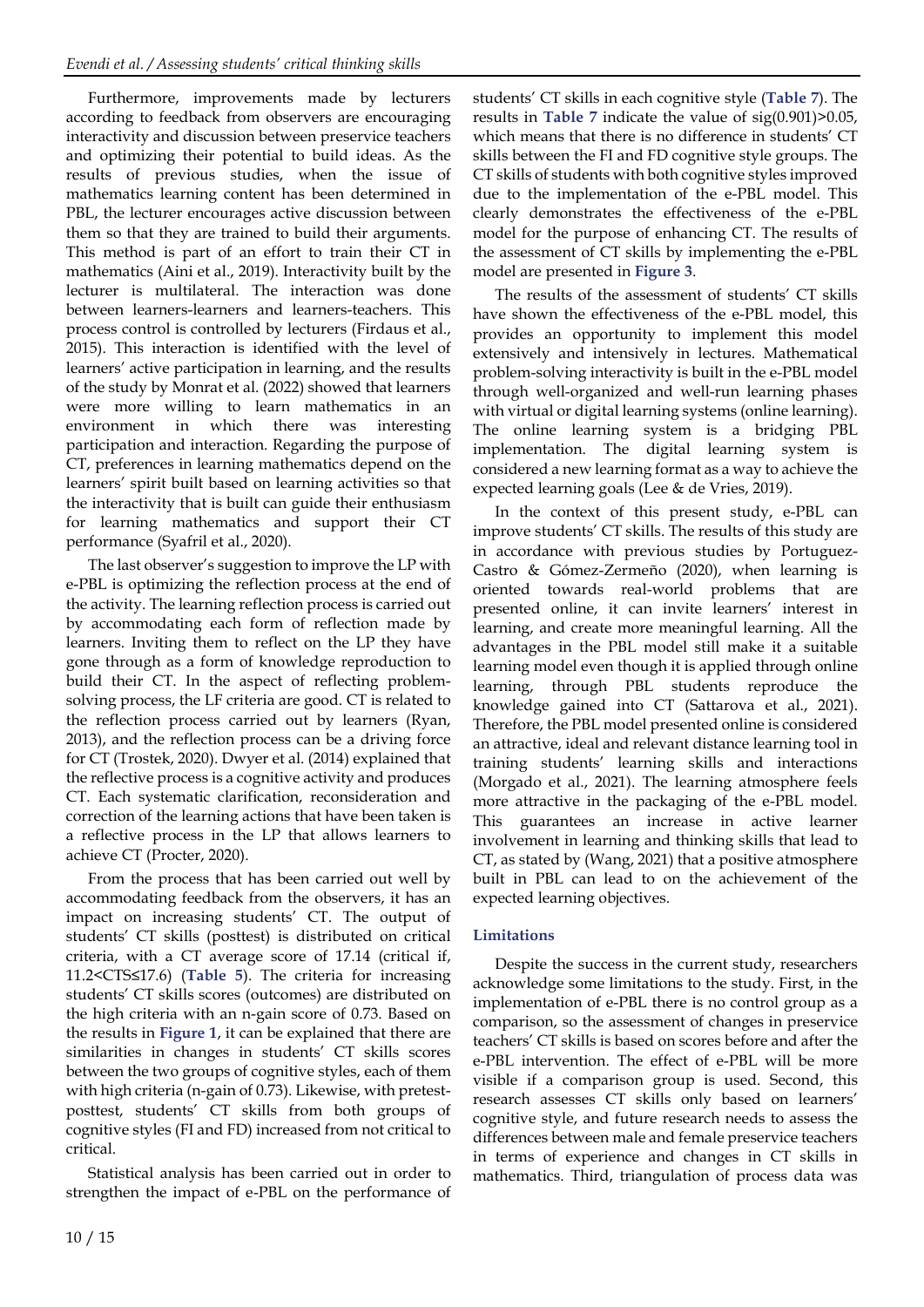confirmed by lecturers and observers, but the current study did not assess preservice teachers' responses. Future research needs to get a response to the process carried out by confirming preservice teachers' responses in learning using e-PBL. Several limitations in this study become recommendations for future research improvements.

# **CONCLUSION**

Assessment of students' CT skills in terms of cognitive style has been carried out by implementing the e-PBL model in mathematics courses. The assessment on the input aspect shows that the CT skills of students with FI/FD cognitive style are in the uncritical category. The process aspect shows that the LF of the e-PBL model has been implemented well, so that it has an impact on the output of students' CT skills, where the students' CT skills with FI/FD cognitive style are in the critical category after the implementation of e-PBL. The outcome assessment shows the effectiveness of the e-PBL model in improving students' CT skills, so this is a recommendation for the widespread and intensive use of e-PBL.

**Author contributions:** All authors have sufficiently contributed to the study, and agreed with the results and conclusions.

**Funding:** This study was funded by Universitas Islam Negeri Mataram with grant number: 0407/2021.

**Acknowledgements:** The authors would like to thank to those who have helped during the research work, the Universitas Islam Negeri Mataram for supporting and financing the research, and research partners (Faculty of Science and Engineering, Mandalika University of Education) who have collaborated in this study.

**Ethical statement:** This study is approved by the Human Research Ethics Committee of Mandalika University of Education (UNDIKMA) on 14 August 2021 with reference number: 14-08- 2021151.

**Declaration of interest:** No conflict of interest is declared by authors.

**Data sharing statement:** Data supporting the findings and conclusions are available upon request from the corresponding author.

# **REFERENCES**

- Aini, N. R., Syafril, S., Netriwati, N., Pahrudin, A., Rahayu, T., & Puspasari, V. (2019). Problem-based learning for critical thinking skills in mathematics. *Journal of Physics: Conference Series*, *1155*, 012026. https://doi.org/[10.1088](https://doi.org/10.1088/1742-6596/1155/1/012026)/1742-6596/1155/1/012026
- Akker, J. V. D., Bannan, B., Kelly, A. E., Nieveen, N., & Plomp, T. (2013). *Educational design research: An introduction*. Netherlands Institute for Curriculum Development (SLO).
- Altun, A., & Cakan, M. (2006). Undergraduate students' academic achievement, field dependent/independent cognitive styles and attitude toward computers. *Educational Technology & Society*, *9*(1), 289-297.
- Animasaun, I. L., & Abegunrin, O. A. (2017). Gender difference, self-efficacy, active learning strategies and academic achievement of undergraduate students in the Department of Mathematical Sciences, Federal University of Technology, Akure, Nigeria. *International Journal of Teaching and Case Studies*, *8*(4), 255. [https://doi.org/10.1504/IJTCS.](https://doi.org/10.1504/IJTCS.2017.088929) [2017.088929](https://doi.org/10.1504/IJTCS.2017.088929)
- Arends, R. (2012). *Learning to teach* (9th ed). McGraw-Hill.
- Arifin, S., Setyosari, P., Sa'dijah, C., & Kuswandi, D. (2020). The effect of problem based learning by cognitive style on critical thinking skills and student retention. *Journal of Technology and Science Education*, *10*(2), 271. [https://doi.org/10.3926/](https://doi.org/10.3926/jotse.790) [jotse.790](https://doi.org/10.3926/jotse.790)
- Armstrong, S. J., Cools, E., & Sadler-Smith, E. (2012). Role of cognitive styles in business and management: Reviewing 40 years of research. *International Journal of Management Reviews*, *14*(3), 238-262. [https://doi.org/10.1111/j.1468-2370.2011.](https://doi.org/10.1111/j.1468-2370.2011.00315.x) [00315.x](https://doi.org/10.1111/j.1468-2370.2011.00315.x)
- Ayalon, M., & Hershkowitz, R. (2018). Mathematics teachers' attention to potential classroom situations of argumentation. *The Journal of Mathematical Behavior*, *49*, 163-173. [https://doi.org/10.1016/](https://doi.org/10.1016/j.jmathb.2017.11.010) [j.jmathb.2017.11.010](https://doi.org/10.1016/j.jmathb.2017.11.010)
- Bezanilla, M. J., Fernández-Nogueira, D., Poblete, M., & Galindo-Domínguez, H. (2019). Methodologies for teaching-learning critical thinking in higher education: The teacher's view. *Thinking Skills and Creativity*, *33*, 100584. [https://doi.org/10.1016/](https://doi.org/10.1016/j.tsc.2019.100584) [j.tsc.2019.100584](https://doi.org/10.1016/j.tsc.2019.100584)
- Calkins, S., Grannan, S., & Siefken, J. (2020). Using peerassisted reflection in math to foster critical thinking and communication skills. *PRIMUS*, *30*(4), 475-499. <https://doi.org/10.1080/10511970.2019.1608608>
- Cassano, R., Costa, V., & Fornasari, T. (2019). An effective national evaluation system of schools for sustainable development: A comparative European analysis. *Sustainability*, *11*(1), 195. <https://doi.org/10.3390/su11010195>
- Choon-Eng Gwee, M. (2008). Globalization of Problembased Learning (PBL): Cross-cultural implications. *The Kaohsiung Journal of Medical Sciences*, *24*(3), S14- S22. [https://doi.org/10.1016/S1607-551X\(08\)7008](https://doi.org/10.1016/S1607-551X(08)70089-5) [9-5](https://doi.org/10.1016/S1607-551X(08)70089-5)
- Cronbach, L. J., & Meehl, P. E. (1955). Construct validity in psychological tests. *Psychological Bulletin*, *52*(4), 281-302. <https://doi.org/10.1037/h0040957>
- D'Alessio, F. A., Avolio, B. E., & Charles, V. (2019). Studying the impact of critical thinking on the academic performance of executive MBA students. *Thinking Skills and Creativity*, *31*, 275-283. <https://doi.org/10.1016/j.tsc.2019.02.002>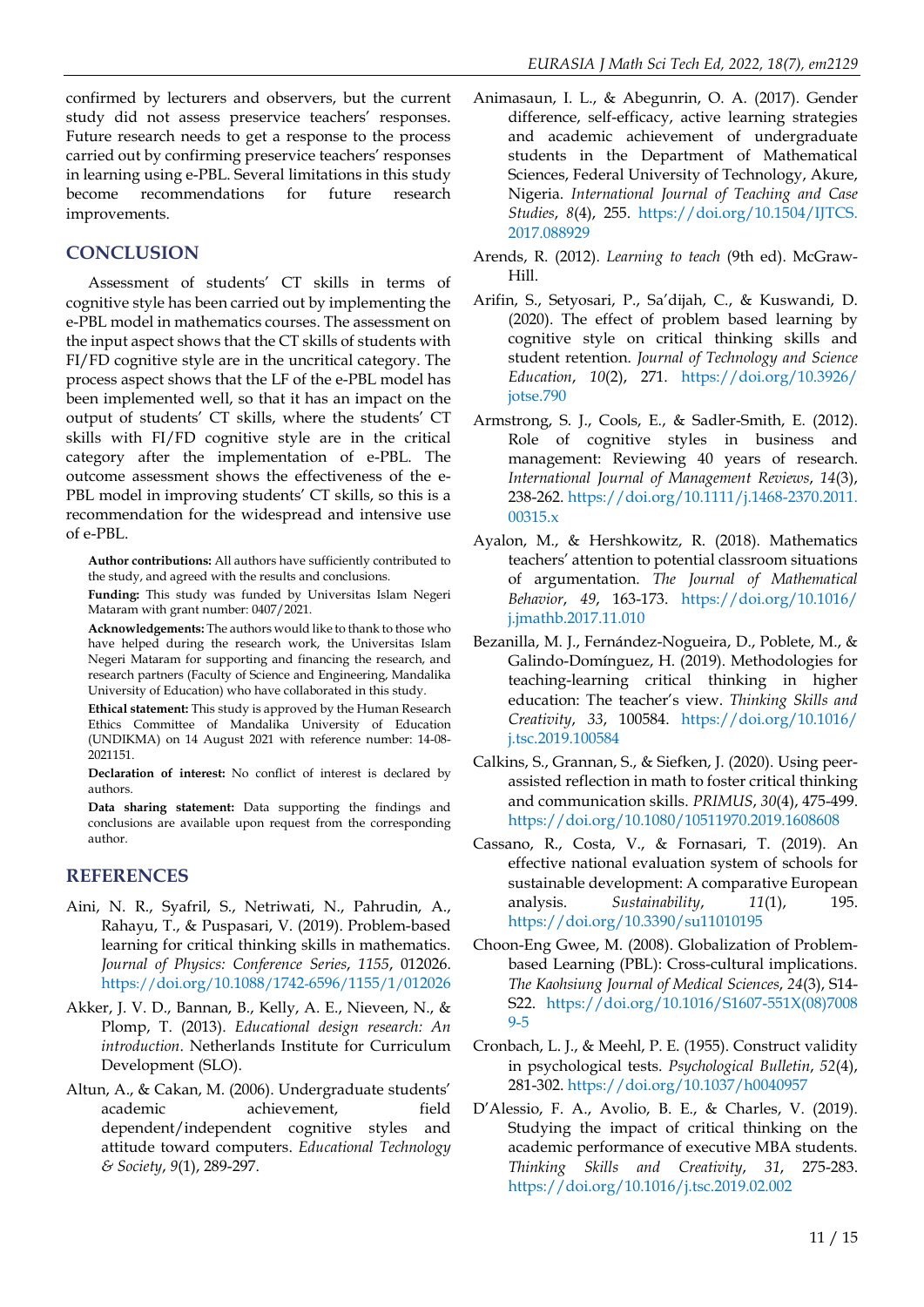de Jong, N., Krumeich, J. S. M., & Verstegen, D. M. L. (2017). To what extent can PBL principles be applied in blended learning: Lessons learned from health master programs. *Medical Teacher*, *39*(2), 203- 211.

<https://doi.org/10.1080/0142159X.2016.1248915>

- Dekker, T. J. (2020). Teaching critical thinking through engagement with multiplicity. *Thinking Skills and Creativity*, *37*, 100701. [https://doi.org/10.1016/](https://doi.org/10.1016/j.tsc.2020.100701) [j.tsc.2020.100701](https://doi.org/10.1016/j.tsc.2020.100701)
- Dennis, J., & O'Hair, M. J. (2010). Overcoming obstacles in using authentic instruction: A comparative case study of high school math & science teachers. *American Secondary Education*, *38*(2), 4-22.
- Dewey, J. (1933). *How we think: A restatement of the relation of reflective thinking to the educative process*. D.C. Heath & Co Publishers.
- Dogruer, S. S., & Akyuz, D. (2020). Mathematical practices of eighth graders about 3D shapes in an argumentation, technology, and design-based classroom environment. *International Journal of Science and Mathematics Education*, *18*(8), 1485-1505. <https://doi.org/10.1007/s10763-019-10028-x>
- Dolapcioglu, S., & Doğanay, A. (2020). Development of critical thinking in mathematics classes via authentic learning: An action research. *International Journal of Mathematical Education in Science and Technology*, *0*(0), 1-24. [https://doi.org/10.1080/](https://doi.org/10.1080/0020739X.2020.1819573) [0020739X.2020.1819573](https://doi.org/10.1080/0020739X.2020.1819573)
- Dwyer, C. P., Hogan, M. J., & Stewart, I. (2014). An integrated critical thinking framework for the 21st century. *Thinking Skills and Creativity*, *12*, 43-52. <https://doi.org/10.1016/j.tsc.2013.12.004>
- Elder, L., & Paul, R. (2012). *The thinker's guide to intellectual standards: The words that name them and the criteria that define them*. Foundation for Critical Thinking Press.
- Emmer, E. T., & Millett, G. B. (1970). *Improving teaching through experimentation: A laboratory approach*. Prentice-Hall.
- Ennis, R. (2018). Critical thinking across the curriculum: A vision. *Topoi*, *37*(1), 165-184.
- Ennis, R. H. (2011). The nature of critical thinking: An outline of critical thinking dispositions and abilities. *Inquiry: Critical Thinking Across the Disciplines*, *26*(2), 1-8. [https://doi.org/10.5840/](https://doi.org/10.5840/inquiryctnews201126214) [inquiryctnews201126214](https://doi.org/10.5840/inquiryctnews201126214)
- Erikson, M. G., & Erikson, M. (2019). Learning outcomes and critical thinking - good intentions in conflict. *Studies in Higher Education*, *44*(12), 2293-2303. <https://doi.org/10.1080/03075079.2018.1486813>
- Evendi, E., & Verawati, N. N. S. P. (2021). Evaluation of student learning outcomes in problem-based learning: Study of its implementation and reflection of successful factors. *Jurnal Penelitian Pendidikan*

*IPA*, *7*(SpecialIssue), 69-76. [https://doi.org/](https://doi.org/10.29303/jppipa.v7iSpecialIssue.1099) [10.29303/jppipa.v7iSpecialIssue.1099](https://doi.org/10.29303/jppipa.v7iSpecialIssue.1099)

- Festiawan, R. (2021). The Problem-Based Learning: How the effect on student critical thinking ability and learning motivation in COVID-19 pandemic? *Journal of Sport Area*, *6*(2), 231-243.
- Firdaus, F., Kailani, I., Bakar, M. N. B., & Bakry, B. (2015). Developing critical thinking skills of students in mathematics learning. *Journal of Education and Learning*, *9*(3), 226-236.
- Frye, A. W., & Hemmer, P. A. (2012). Program evaluation models and related theories: AMEE Guide No. 67. *Medical Teacher*, *34*(5), e288-e299. <https://doi.org/10.3109/0142159X.2012.668637>
- Fukuzawa, S., Boyd, C., & Cahn, J. (2017). Student motivation in response to Problem-Based Learning. *Collected Essays on Learning and Teaching*, *10*, 175- 187.
- George, B., Desmidt, S., Cools, E., & Prinzie, A. (2018). Cognitive styles, user acceptance and commitment to strategic plans in public organizations: An empirical analysis. *Public Management Review*, *20*(3), 340-359.

<https://doi.org/10.1080/14719037.2017.1285112>

- Ghanizadeh, A. (2017). The interplay between reflective thinking, critical thinking, self-monitoring, and academic achievement in higher education. *Higher Education*, *74*(1), 101-114. [https://doi.org/10.1007/](https://doi.org/10.1007/s10734-016-0031-y) [s10734-016-0031-y](https://doi.org/10.1007/s10734-016-0031-y)
- Gilmanshina, S., Smirnov, S., Ibatova, A., & Berechikidze, I. (2021). The assessment of critical thinking skills of gifted children before and after taking a critical thinking development course. *Thinking Skills and Creativity*, *39*, 100780. <https://doi.org/10.1016/j.tsc.2020.100780>
- Güner, P., & Gökçe, S. (2021). Linking critical thinking disposition, cognitive flexibility and achievement: Math anxiety's mediating role. *The Journal of Educational Research*, *114*(5), 458-473. <https://doi.org/10.1080/00220671.2021.1975618>
- Hake, R., R. (1999). *Analyzing change/gain scores*. Indiana University: Woodland Hills, CA - USA.
- Harun, N. F., Yusof, K. M., Jamaludin, M. Z., & Hassan, S. A. H. S. (2012). Motivation in Problem-based Learning Implementation. *Procedia - Social and Behavioral Sciences*, *56*, 233-242. <https://doi.org/10.1016/j.sbspro.2012.09.650>
- Hung, W. (2011). Theory to reality: A few issues in implementing problem-based learning. *Educational Technology Research and Development*, *59*(4), 529-552. <https://doi.org/10.1007/s11423-011-9198-1>
- Karmina, S., Dyson, B., Watson, P., & Philpot, R. (2021). Teacher implementation of cooperative learning in Indonesia: A multiple case study. *Education*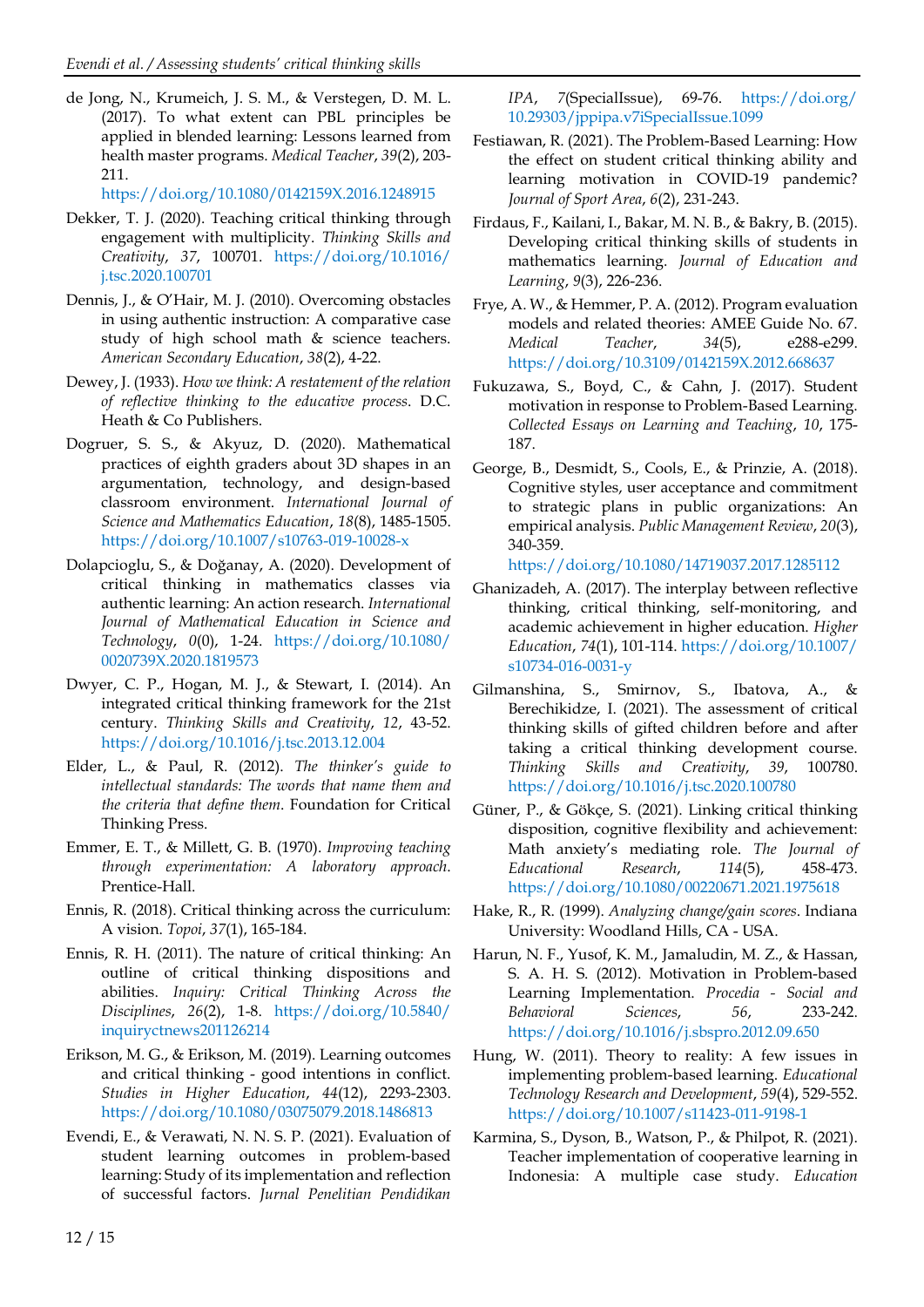*Sciences*, *11*(5), 218. [https://doi.org/10.3390/](https://doi.org/10.3390/educsci11050218) [educsci11050218](https://doi.org/10.3390/educsci11050218)

- Katz, B. P. (2021). Curated collection: Assessment. *PRIMUS*, *0*(0), 1-14. [https://doi.org/10.1080/](https://doi.org/10.1080/10511970.2021.1879333) [10511970.2021.1879333](https://doi.org/10.1080/10511970.2021.1879333)
- Kirkpatrick, D. (1996). Great ideas revisited: Revisiting Kirkpatrick's four-level model. *Training & Development*, *50*, 54-57.
- Krishnan, S., Gabb, R., & Vale, C. (2011). Learning Cultures of Problem-Based Learning Teams. *Australasian Journal of Engineering Education*, *17*(2), 67-78. <https://doi.org/10.1080/22054952.2011.11464057>
- Kroll, A. (2014). Why performance information use varies among public managers: Testing managerrelated explanations. *International Public Management Journal*, *17*(2), 174-201. <https://doi.org/10.1080/10967494.2014.905409>
- Kumar, M., & Natarajan, U. (2007). A problem-based learning model: Showcasing an educational paradigm shift. *The Curriculum Journal*, *18*(1), 89- 102. <https://doi.org/10.1080/09585170701292216>
- LaForce, M., Noble, E., & Blackwell, C. (2017). Problem-Based Learning (PBL) and student interest in STEM careers: The roles of motivation and ability beliefs. *Education Sciences*, *7*(4), 92. [https://doi.org/](https://doi.org/10.3390/educsci7040092) [10.3390/educsci7040092](https://doi.org/10.3390/educsci7040092)
- Lee, C., & de Vries, W. T. (2019). Sustaining a culture of excellence: Massive Open Online Course (MOOC) on Land Management. *Sustainability*, *11*(12), 3280. <https://doi.org/10.3390/su11123280>
- Li, H.-C., & Tsai, T.-L. (2017). The implementation of problem-based learning in a Taiwanese primary mathematics classroom: Lessons learned from the students' side of the story. *Educational Studies*, *43*(3), 354-369.

<https://doi.org/10.1080/03055698.2016.1277138>

- Luo, Y.-J. (2019). The influence of problem-based learning on learning effectiveness in students' of varying learning abilities within physical education. *Innovations in Education and Teaching International*, *56*(1), 3-13. [https://doi.org/10.1080/](https://doi.org/10.1080/14703297.2017.1389288) [14703297.2017.1389288](https://doi.org/10.1080/14703297.2017.1389288)
- MacDonald, A. (2020). Mathematics education beliefs and practices of Under 3s educators in Australia. *European Early Childhood Education Research Journal*, *28*(5), 758-769. [https://doi.org/10.1080/1350293X.](https://doi.org/10.1080/1350293X.2020.1817246) [2020.1817246](https://doi.org/10.1080/1350293X.2020.1817246)
- Maulyda, M. A. (2020). *Mathematics learning paradigm based on NCTM*. CV IRDH.
- Monrat, N., Phaksunchai, M., & Chonchaiya, R. (2022). Developing students' mathematical critical thinking skills using open-ended questions and activities based on student learning preferences.

*Education Research International*, *2022*, 1-11. <https://doi.org/10.1155/2022/3300363>

- Moreno-Guerrero, A.-J., Aznar-Díaz, I., Cáceres-Reche, P., & Alonso-García, S. (2020). E-learning in the teaching of mathematics: An educational experience in adult high school. *Mathematics*, *8*(5), 840. <https://doi.org/10.3390/math8050840>
- Morgado, M., Mendes, J. J., & Proença, L. (2021). Online problem-based learning in clinical dental education: Students' self-perception and motivation. *Healthcare*, 9(4), 420. <https://doi.org/10.3390/healthcare9040420>
- Muliadi, A., Prayogi, S., Bahalwan, F., Nirmala, W., & Verawati, N. N. S. P. (2021). Online learning during the Covid-19 pandemic: Preservice teacher's perception. *Jurnal Penelitian Pendidikan IPA*, *7*(3), 464-467. <https://doi.org/10.29303/jppipa.v7i3.787>
- National Council of Teachers of Mathematics. (2000). *Principles, standards, and expectations—National Council of Teachers of Mathematics*. [https://www.](https://www.nctm.org/Standards-and-Positions/Principles-and-Standards/Principles,-Standards,-and-Expectations/) [nctm.org/Standards-and-Positions/Principles](https://www.nctm.org/Standards-and-Positions/Principles-and-Standards/Principles,-Standards,-and-Expectations/)[and-Standards/Principles,-Standards,-and-](https://www.nctm.org/Standards-and-Positions/Principles-and-Standards/Principles,-Standards,-and-Expectations/)[Expectations/](https://www.nctm.org/Standards-and-Positions/Principles-and-Standards/Principles,-Standards,-and-Expectations/)
- Nutt, P. C. (2006). Comparing public and private sector decision-making practices. *Journal of Public Administration Research and Theory*, *16*(2), 289-318. <https://doi.org/10.1093/jopart/mui041>
- Onyekuru, B. U. (2015). Field dependence-field independence cognitive style, gender, career choice and academic achievement of secondary school students inEmohua local government area of Rivers State. *Journal of Education and Practice*, *6*(10), 76-85.
- Palvia, S., Aeron, P., Gupta, P., Mahapatra, D., Parida, R., Rosner, R., & Sindhi, S. (2018). Online education: Worldwide status, challenges, trends, and implications. *Journal of Global Information Technology Management*, *21*(4), 233-241. [https://doi.org/](https://doi.org/10.1080/1097198X.2018.1542262) [10.1080/1097198X.2018.1542262](https://doi.org/10.1080/1097198X.2018.1542262)
- Panek, P. E., Funk, L. G., & Nelson, P. K. (1980). Reliability and validity of the group embedded figures test across the life span. *Perceptual and Motor Skills*, *50*(3\_suppl), 1171-1174. <https://doi.org/10.2466/pms.1980.50.3c.1171>
- Pendlington, S. (2005). Mathematics is not easy: The importance of teaching children to struggle. *Research in Mathematics Education*, *7*(1), 3-17. <https://doi.org/10.1080/14794800008520142>
- Peter, E. E. (2012). Critical thinking: Essence for teaching mathematics and mathematics problem solving skills. *African Journal of Mathematics and Computer Science Research*, *5*(3), 39-43. [https://doi.org/](https://doi.org/10.5897/AJMCSR11.161) [10.5897/AJMCSR11.161](https://doi.org/10.5897/AJMCSR11.161)
- Pintrich, P. R., Marx, R. W., & Boyle, R. A. (1993). Beyond Cold Conceptual Change: The Role of Motivational Beliefs and Classroom Contextual Factors in the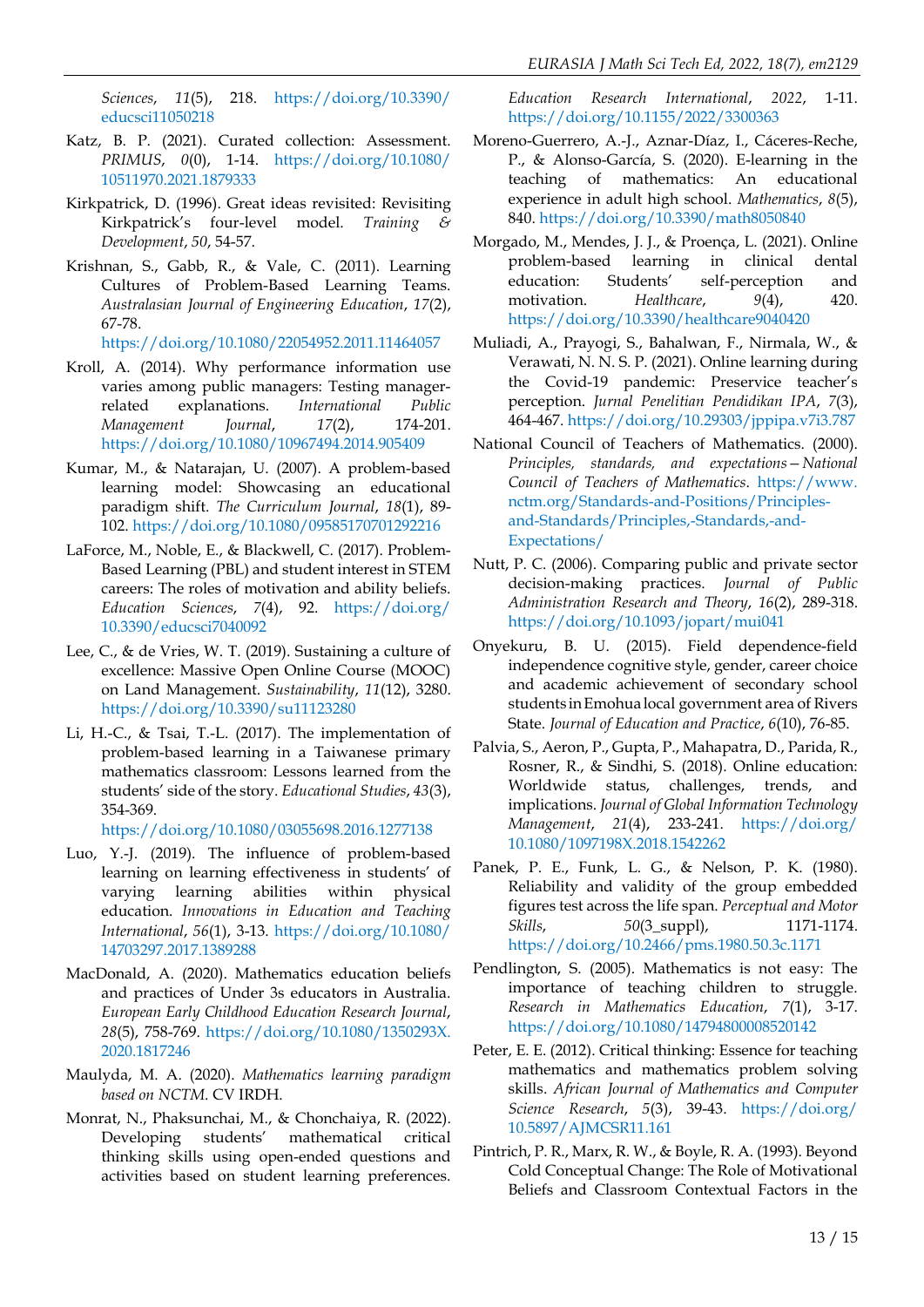Process of Conceptual Change. *Review of Educational Research*, *63*(2), 167-199. <https://doi.org/10.3102/00346543063002167>

- Pithers, R. T. (2002). Cognitive learning style: A review of the field dependent-field independent approach. *Journal of Vocational Education & Training*, *54*(1), 117- 132. <https://doi.org/10.1080/13636820200200191>
- Portuguez-Castro, M., & Gómez-Zermeño, M. G. (2020). Challenge based learning: Innovative pedagogy for sustainability through e-learning in higher education. *Sustainability*, *12*(10), 4063. <https://doi.org/10.3390/su12104063>
- Pozzi, F., Asensio-Perez, J. I., Ceregini, A., Dagnino, F. M., Dimitriadis, Y., & Earp, J. (2020). Supporting and representing Learning Design with digital tools: In between guidance and flexibility. *Technology, Pedagogy and Education*, *29*(1), 109-128. <https://doi.org/10.1080/1475939X.2020.1714708>
- Prameswari, N. S., Saud, M., Amboro, J. L., & Wahyuningsih, N. (2020). The motivation of learning art & culture among students in Indonesia. *Cogent Education*, *7*(1), 1809770. [https://doi.org/](https://doi.org/10.1080/2331186X.2020.1809770) [10.1080/2331186X.2020.1809770](https://doi.org/10.1080/2331186X.2020.1809770)
- Prayogi, S., Yuanita, L., & Wasis. (2018). Critical inquiry based learning: A model of learning to promote critical thinking among prospective teachers of physic. *Journal of Turkish Science Education*, *15*(1), 43- 56.
- Preus, B. (2012). Authentic instruction for 21st century learning: Higher order thinking in an inclusive school. *American Secondary Education*, *40*(3), 59-79.
- Procter, L. (2020). Fostering critically reflective thinking with first-year university students: Early thoughts on implementing a reflective assessment task. *Reflective Practice*, *21*(4), 444-457. <https://doi.org/10.1080/14623943.2020.1773421>
- Rayner, S., & Cools, E. (2011). *Style Differences in Cognition, Learning, and Management: Theory, Research and Practice*. Routledge.
- Rivera Pérez, J. F., Hart, R., & Lund, E. (2021). Vocabulary-learning cues used on children's bilingual programming. *Journal of Children and Media*, *15*(3), 301-319. [https://doi.org/10.1080/](https://doi.org/10.1080/17482798.2020.1802315) [17482798.2020.1802315](https://doi.org/10.1080/17482798.2020.1802315)
- Romero Ariza, M., Quesada Armenteros, A., & Estepa Castro, A. (2021). Promoting critical thinking through mathematics and science teacher education: The case of argumentation and graphs interpretation about climate change. *European Journal of Teacher Education*, *0*(0), 1-19. <https://doi.org/10.1080/02619768.2021.1961736>
- Ryan, M. (2013). The pedagogical balancing act: Teaching reflection in higher education. *Teaching in Higher Education*, *18*(2), 144-155. <https://doi.org/10.1080/13562517.2012.694104>
- Salamah, D. P. (2020). Analisis kesalahan berdasarkan Newman error analysis terhadap Materi Peluang Kejadian Majemuk Ditinjau dari Gender dan Self Confidence pada Siswa Kelas XII SMK di Bandung Barat. *JPMI (Jurnal Pembelajaran Matematika Inovatif)*, *3*(4), 273-284. [https://doi.org/10.22460/](https://doi.org/10.22460/jpmi.v3i4.p%25p)  $jpmi.v3i4.p\%p$
- Sattarova, U., Groot, W., & Arsenijevic, J. (2021). Student and tutor satisfaction with problem-based learning in Azerbaijan. *Education Sciences*, *11*(6), 288. <https://doi.org/10.3390/educsci11060288>
- Savery, J. R. (2006). Overview of problem-based learning: Definitions and distinctions. *Interdisciplinary Journal of Problem-Based Learning*, *1*(1), Article 1. <https://doi.org/10.7771/1541-5015.1002>
- Siburian, O., Corebima, A. D., Ibrohim, I., & Saptasari, M. (2019). The correlation between critical and creative thinking skills on cognitive learning results. *Eurasian Journal of Educational Research*, *19*(81), 1-16. <https://doi.org/10.14689/ejer.2019.81.6>
- Sireci, S., & Faulkner-Bond, M. (2014). Validity evidence based on test content. *Psicothema*, *26*(1), 100-107. <https://doi.org/10.7334/psicothema2013.256>
- Souza, A. C. de, Alexandre, N. M. C., Guirardello, E. de B., Souza, A. C. de, Alexandre, N. M. C., & Guirardello, E. de B. (2017). Psychometric properties in instruments evaluation of reliability and validity. *Epidemiologia e Serviços de Saúde*, *26*(3), 649-659. [https://doi.org/10.5123/S1679-497420170](https://doi.org/10.5123/S1679-49742017000300022) [00300022](https://doi.org/10.5123/S1679-49742017000300022)
- Suhirman, S., Prayogi, S., & Asy'ari, M. (2021). Problembased learning with character-emphasis and naturalist intelligence: Examining students critical thinking and curiosity. *International Journal of Instruction*, *14*(2), 217-232. [https://doi.org/](https://doi.org/10.29333/iji.2021.14213a) [10.29333/iji.2021.14213a](https://doi.org/10.29333/iji.2021.14213a)
- Susandi, A. D., Sa'dijah, C., As'ari, A. R., & Susiswo. (2019). Students' critical ability of mathematics based on cognitive styles. *Journal of Physics: Conference Series*, *1315*(1), 012018. [https://doi.org/](https://doi.org/10.1088/1742-6596/1315/1/012018) [10.1088/1742-6596/1315/1/012018](https://doi.org/10.1088/1742-6596/1315/1/012018)
- Syafril, S., Aini, N. R., Netriwati, Pahrudin, A., Yaumas, N. E., & Engkizar. (2020). Spirit of Mathematics Critical Thinking Skills (CTS). *Journal of Physics: Conference Series*, *1467*(1), 012069. [https://doi.org/](https://doi.org/10.1088/1742-6596/1467/1/012069) [10.1088/1742-6596/1467/1/012069](https://doi.org/10.1088/1742-6596/1467/1/012069)
- Szenes, E., Tilakaratna, N., & Maton, K. (2015). The knowledge practices of critical thinking. In M. Davies & R. Barnett (Eds.), *The Palgrave handbook of critical thinking in higher education* (pp. 573-591). Palgrave Macmillan US. [https://doi.org/10.1057/](https://doi.org/10.1057/9781137378057_34) [9781137378057\\_34](https://doi.org/10.1057/9781137378057_34)
- Trostek, J. R. (2020). Between the modelling and the engineering of learning: Preservice teachers' performance in course essays. *Journal of Further and*